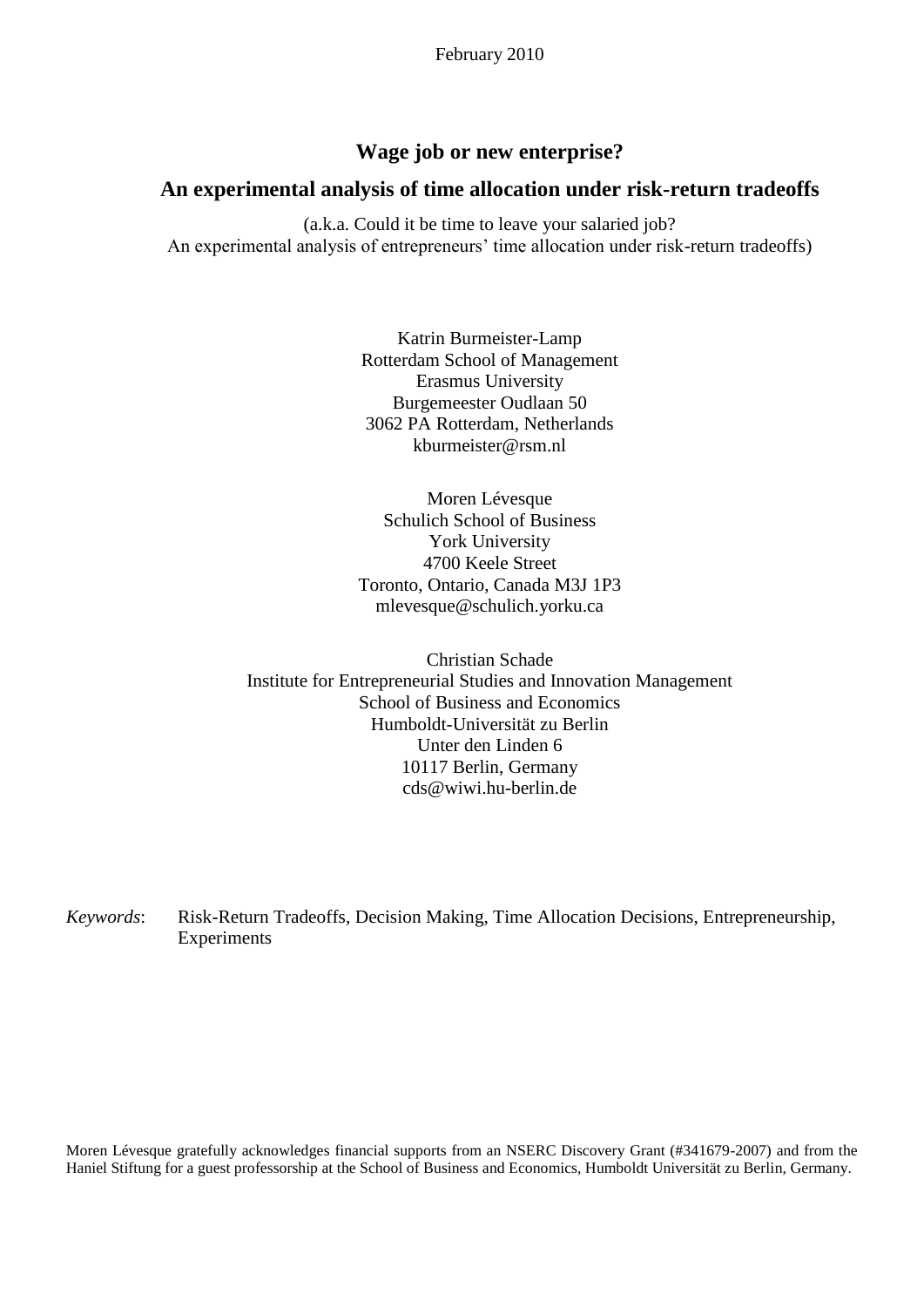# **Wage job or new enterprise?**

## **An experimental analysis of time allocation under risk-return tradeoffs**

Many entrepreneurs take the initial steps in starting a business while working for someone else in a wage job. Because individuals differ in their risk propensity and in their decision goals, the tradeoff faced in time allocation decisions can be evaluated differently by different groups of individuals. The proposed research is to put forward normative prescriptions of time allocations and to contrast them with de facto time allocations between the wage job and the new enterprise. Two experiments – one with entrepreneurs and one with students – show that both groups deviate from the normative prescriptions. Entrepreneurs also appear to be more determined with their decision goals – striving for gains and avoiding losses – than are students.

## **1. Introduction**

Roughly one out of four entrepreneurs takes the initial steps in starting a business while still working for someone else (EIM, 2009; Lévesque and MacCrimmon 1997). Many entrepreneurs thus face the crucial decision of dividing their limited amount of time between the wage job and the new enterprise. The reasons for spending time in both working activities are diverse. Entrepreneur might keep the wage job to earn a living and to generate income that can be invested in the new enterprise (Lévesque and MacCrimmon 1997). On the other hand, every hour spent on developing the new enterprise will likely bring potential returns faster.

The conditions under which entrepreneurs are ready to fully commit to their new enterprise are, nevertheless, unclear. A key determinant of that commitment is the certainty associated with wage earnings from a paid job versus the uncertainty (risk) associated with returns from the new enterprise. Consequently, not only does the magnitude of returns from both activities matters, but so does the risk (i.e., the variance of the potential return) associated with those activities. In this paper, we investigate the impact of the risk-return tradeoff on time allocation decisions. Specifically, we address the question of *how individuals should allocate their working time between the wage job and the new enterprise*. We contrast these time allocation prescriptions with *how individuals de facto allocate their time between the two activities*.

We were inspired by the work of Becker (1965) on time allocation to build a theoretical decision framework that describes the relationship between the enterprise"s risk and return, as well as the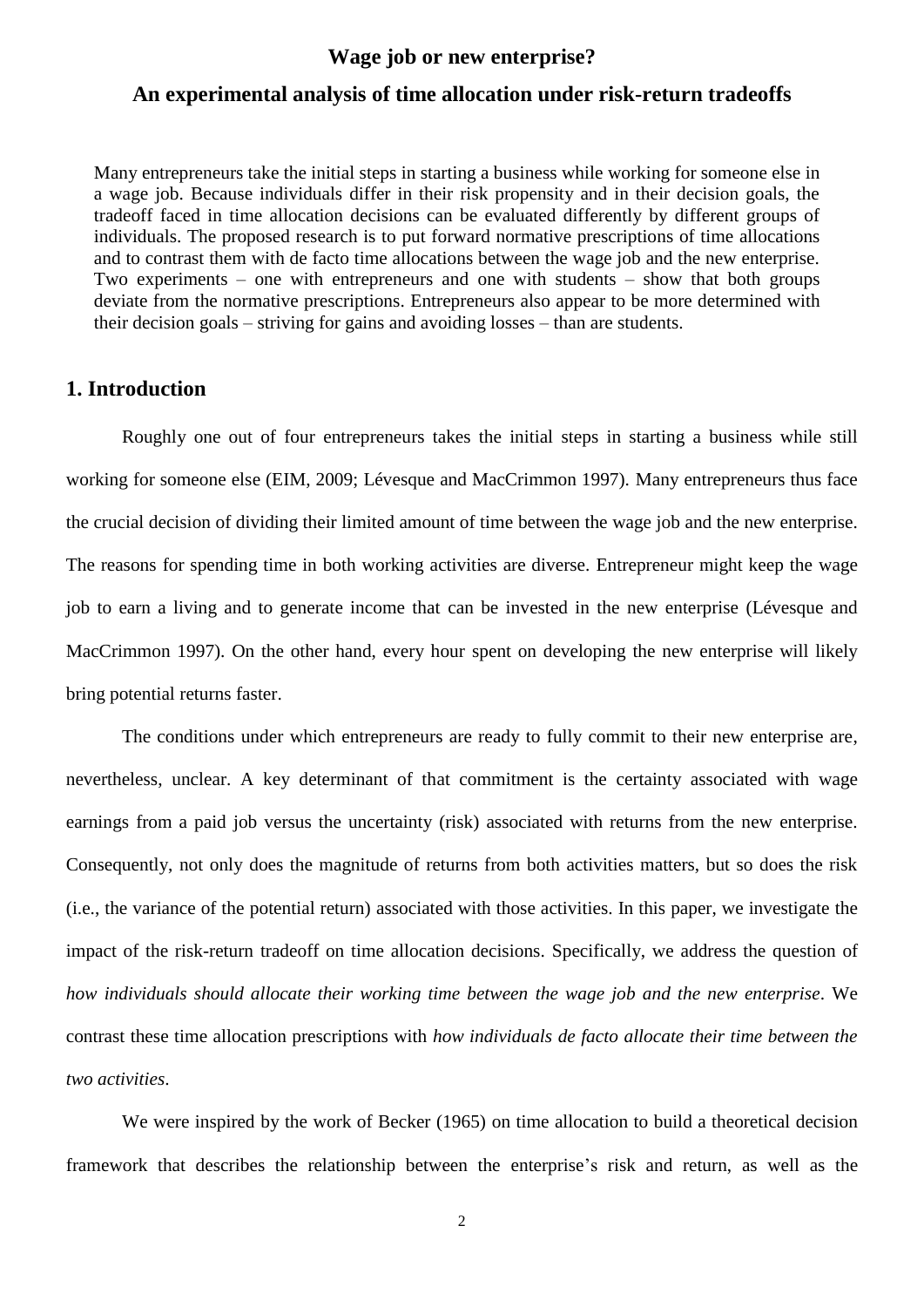relationship between the returns from both working activities. We derive normative prescriptions for the optimal number of hours to allocate to the enterprise. That optimal number depends on the wage rate, the entrepreneur's risk propensity, and the magnitude (stakes) of the risk and return from the enterprise. We test our normative prescriptions in two controlled experiments – one with entrepreneurs and another one with students, where the respondents' time allocation decisions are associated with monetary payments.

We find the time allocation decisions of entrepreneurs and students to differ, and to be influenced by their risk aversion and their decision goals to avoid losses and to strive for gains. Entrepreneurs appear to be more willing to take risk than students, since the former group works more on average in their own enterprise when the risk increases with every additional hour allocated to the enterprise. We also find that entrepreneurs appear to strive more for gains with their time allocation decisions, whereas students tend to avoid losses. Moreover, entrepreneurs seem more determined to achieve their goals. Indeed, entrepreneurs who strongly avoid losses take less risk than students with the same goal, yet less loss avoiding entrepreneurs are more risk taking than less loss avoiding students. Furthermore, entrepreneurs who strongly strive for gains appear to take more risk than students with the same goal, and entrepreneurs who do not strive for gains are less risk taking than students.

These findings complement the economic and entrepreneurship literature on time allocation behavior, particularly when entrepreneurs face considerable risk-return tradeoffs with their new enterprises (e.g., in the high-tech sector). We also contribute to that literature by providing a model that integrates a tradeoff between a new enterprise's risk and return and the risk propensity of the entrepreneur who develops that new enterprise. We present experimental evidence that allows us to test the benchmark prescriptions from our decision model and to offer explanations from behavioral decision theory.

The remainder of the paper is organized as follows. In the second section, we present an overview of the literature we draw upon and more specifically articulate our contributions. The third section describes the situation faced by the decision makers. We then develop our normative theory, followed by the experimental setting. Next, we provide four decision scenarios, the normative prescriptions for each scenario and their experimental validation. Afterwards, we offer a multivariate analysis to identify the variables that may explain the time allocation decision, as well as the difference between the observed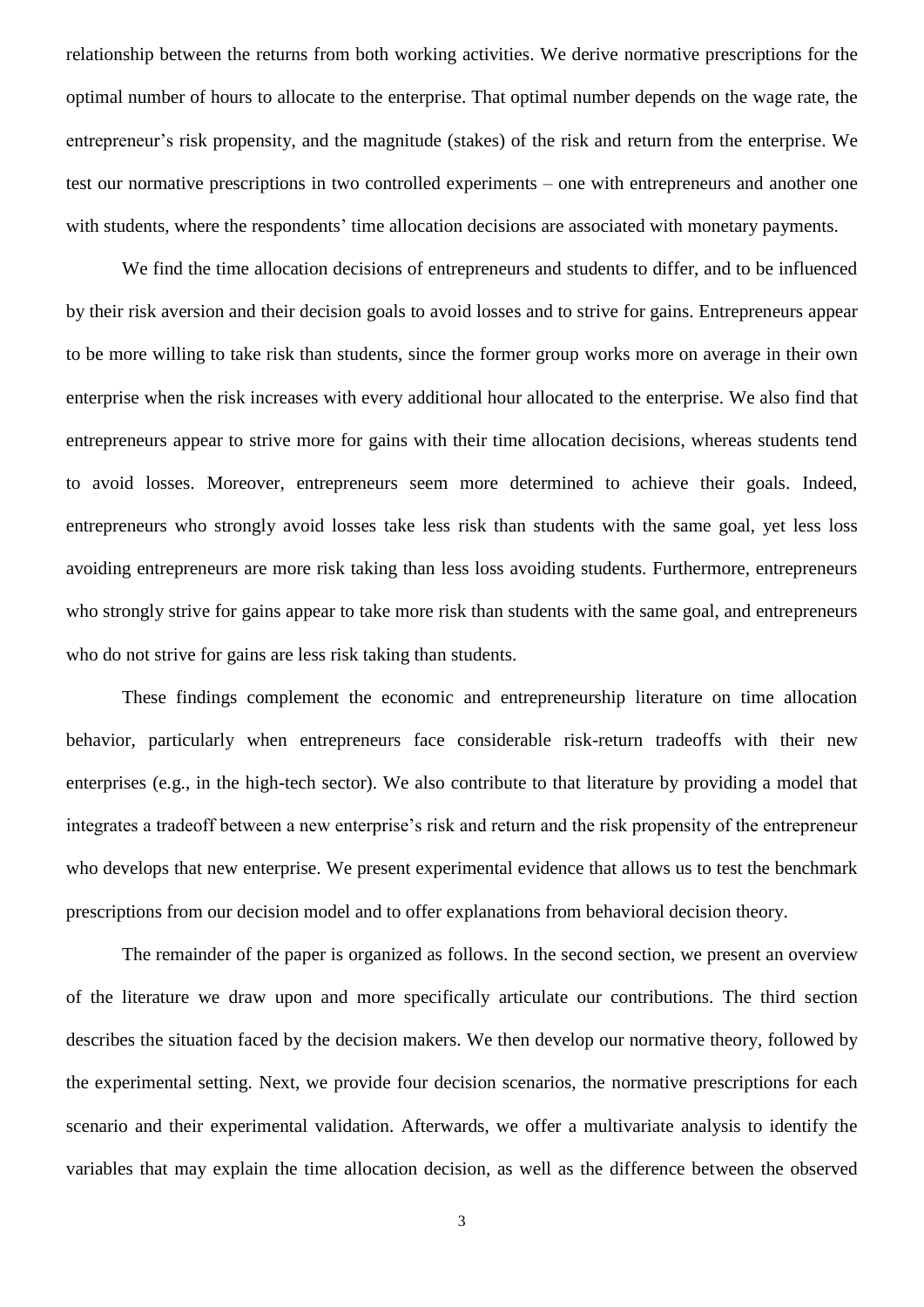and the prescribed time allocation decisions. We finally conclude with a discussion of our results, limitations and avenues for future research.

# **2. Literature review**

Four streams of literature are important for our work. First, we present some peculiarities on the working hours and working conditions of entrepreneurs as compared to employees. The second research stream originates from behavioral decision making to explain the time allocation decisions of entrepreneurs. Third, we draw from the literature that portrays and explains behaviors when risk is present. These streams of literature are discussed in turn.

Several studies show that entrepreneurs work longer hours than employees (Carrington et al. 1996, Lin et al. 2000, Ajayi-Obe and Parker 2005, Parker et al. 2005). Reasons for long working hours include non-pecuniary benefits such as a strong desire to be "their own boss" (Hamilton 2000, Block and Koellinger 2009), entrepreneurs' aim to 'insure' against a fluctuating income (Parker et al. 2005), and higher work demands (Ajayi-Obe and Parker 2005). These long working hours have been shown to generate potential health problems and low financial returns per hour invested in the new enterprise (Hamilton 2000, Moskowitz and Vissing-Jorgensen 2002). By providing some recommendations on how entrepreneurs should allocate their working time, our study is an attempt to help mitigate these problems.

Self-employed individuals have also a greater flexibility in their working conditions and working hours than employees (Wales 1973, Hyytinen and Ruuskanen 2007). Yet, the lack of a distinction between working time and leisure makes entrepreneurs' time allocation decisions more complex (Boulier 1979). Entrepreneurs enjoy spending their leisure time talking about the new enterprises (Kaish and Gilad 1991), but they also are less satisfied than employees with their working time, even though they overall enjoy their work more than employees (Ajayi-Obe and Parker 2005). Hence, entrepreneurs do differ from employees with respect to various time allocation dimensions, but there does not exist yet an integrated theory of time allocation for entrepreneurs.

Closer to our attempt herein is the work of Camerer et al. (1997), who have compared actual time allocation decisions of self-employed individuals with normative benchmarks. Using a field study, they find that self-employed taxi drivers did not behave as classic labor economics would predict. Instead, they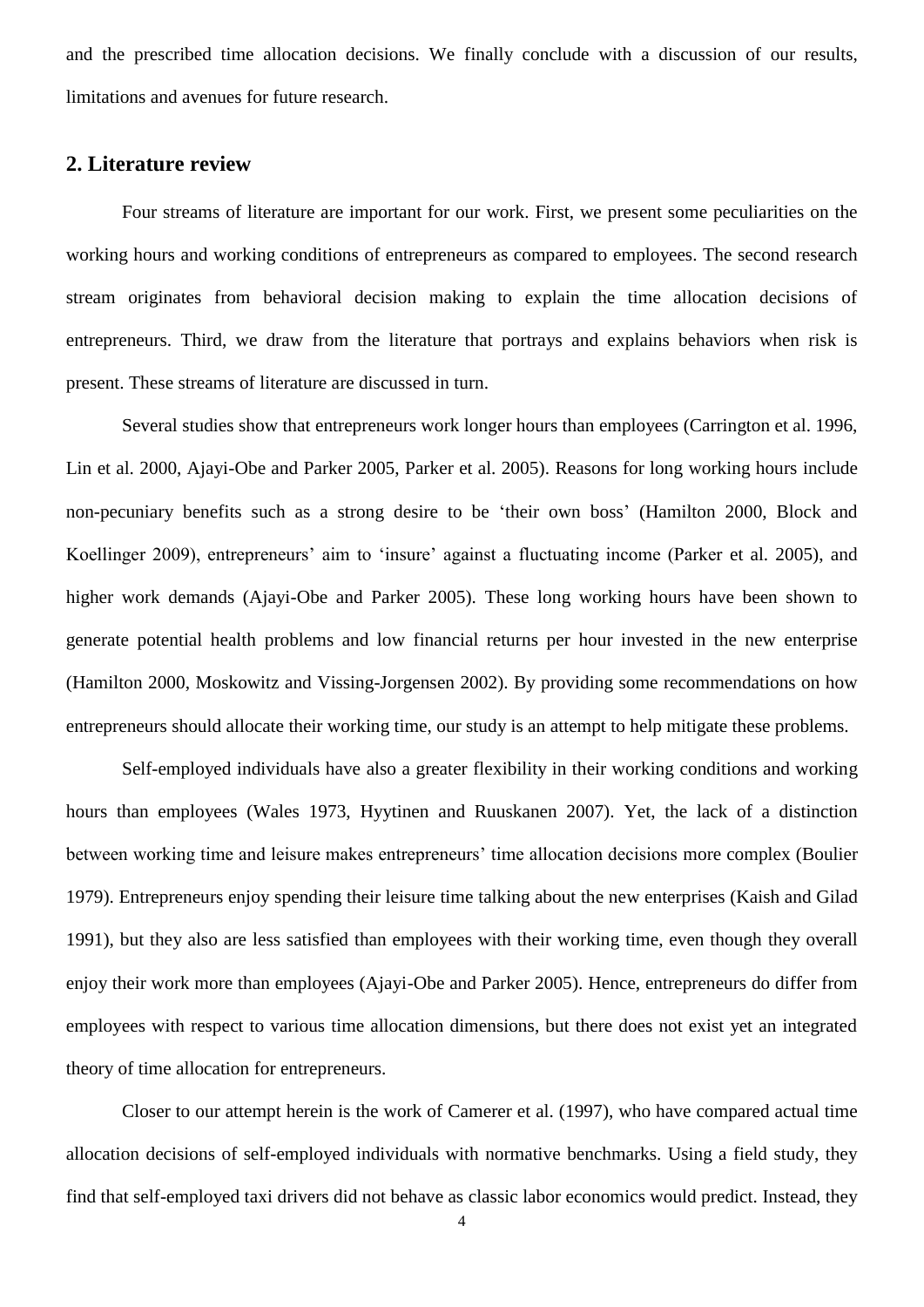worked fewer hours daily when demand was high, yet working more hours when demand was low. Such behavior was interpreted as narrow bracketing. In other words, those taxi drivers had optimized their income over the very short time horizon of only a day. We complement Camerer et al."s work with a varied sample of entrepreneurs and with the use of a more controlled environment (i.e., laboratory experiments). Lévesque and Schade (2005) also consider normative benchmarks, in addition to two workrelated alternatives, to show that when individuals allocated time between a wage job and a newly formed enterprise they did not rationally optimize but rather used "intuitive optimization techniques" such as an anchoring-and-adjustment heuristic. We build from this work to offer a theoretical decision model that explicitly models the tradeoff between risk and return in a way that the individual"s risk propensity is relevant for the optimal time allocation. We validate this theoretical framework with students and entrepreneurs, whereas Lévesque and Schade (2005) only used a student sample.

Regarding risk attitude, studies have compared entrepreneurs' risk propensity with that of managers (Begley and Boyd 1987, Brockhaus 1980), bankers (Sarasvathy et al. 1998), and employees (Caliendo et al. 2009). The results have, however, been mixed. Some studies have indicated that risk propensity is higher among entrepreneurs than other individuals (Caliendo et al. 2009; Stewart and Roth 2001), while others cannot discriminate between entrepreneurs and non-entrepreneurs (e.g., Brockhaus 1980, Parlich and Bagby 1995, Norton and Moore 2006). Recent empirical work has shown that risk propensity varies among entrepreneurs and that they are influenced by their employment background (Caliendo et al. 2009, Elston et al. 2006).

Another key difference between entrepreneurs and non-entrepreneurs is risk perception. Risk perception is seen as a driver of entrepreneurial decisions, because lowering the perception of a business" riskiness influences individuals to start a business (Simon et al. 2000). Forlani and Mullins (2000) conducted an experiment by considering the risk inherent in new enterprises, entrepreneurs' differing perceptions of those risks, and differences in propensities to take risk. Parlich and Bagby (1997) have shown that entrepreneurs perceive risky business situations more positively by focusing on the opportunities, while managers rather emphasize the threats. Furthermore, entrepreneurs have been shown to be more overconfident than managers, potentially lowering the risk aversion of the former group due to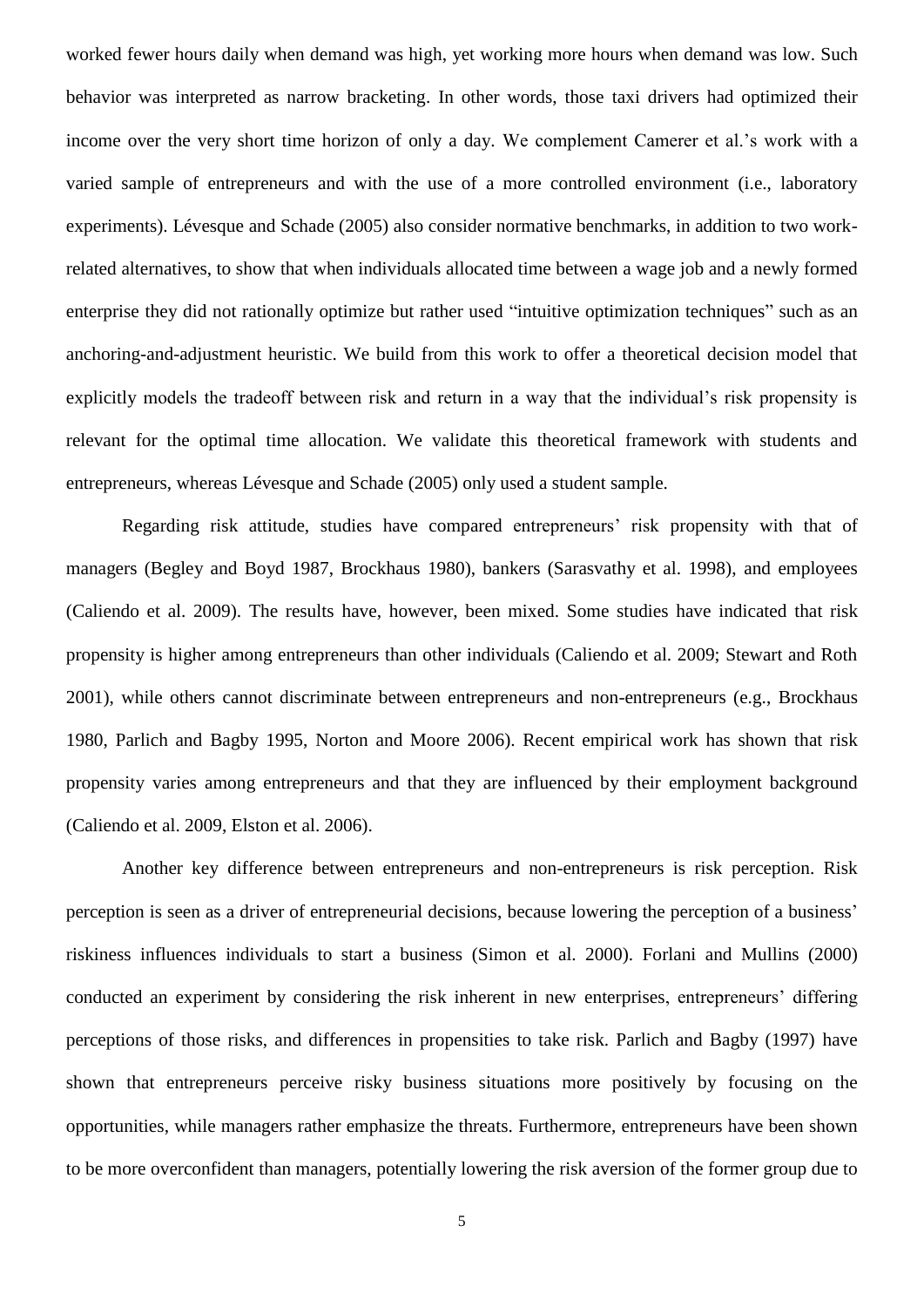optimism with respect to future events (Busenitz and Barney 1997). These studies on risk propensity and risk perception highlight the importance of comparing entrepreneurs and non-entrepreneurs because it can help identify entrepreneurial traits and resulting behavior.

Standard economic models as well as standard models in decision making look at optimizing with respect to a reduced set of goals; often just monetary outcomes (or the utility derived from them) and probabilities (and the linear combination of both). More recent work in decision making tries to more appropriately account for actual decision makers" behavior. Noteworthy in this regard is the work of Krantz and Kunreuther (2007) that attributes behavior to different goals or aims that individuals might pursue in a certain decision situation (e.g., "I found my own venture in order to become rich" or "I found my own venture to be independent"). Individuals are likely to have multiple goals and to weigh them to reach the best outcome of a decision. Prospect theory (Kahneman and Tversky 1979, Tversky and Kahneman 1992) goes a slightly different way and is often considered the theory of choice to predict risk taking behavior, because of its ability to nicely account for the actual behavior of decision makers. Specifically, when the various alternatives involve losses, most individuals are risk taking (from the convexity of the value function in the loss domain). In situations with only pure gains, individuals are rather risk averse (from the concavity of the value function in the gain domain). But when both gains and losses are involved, as is the case in our experiments, losses have a greater impact on preferences than gains due to loss aversion and risk-averse behaviors dominate.

Even though some studies have relied on prospect theory and acknowledged the importance of goals in the decision-making process (e.g., Krantz and Kunreuther 2007), we are unaware of any that explicitly integrates entrepreneurs' goals to explain their time allocation. Two types of goals with a special relevance for risky decision situations are *prevention* and *promotion* (Higgins 1997). The *regulatory focus concept* poses that some individuals (depending on the situation) are more interested in avoiding losses whereas others are more interested in striving for gains.

# **3. Decisional context and expected utility**

Let us consider an individual who earns a fixed (net) return (income) for each hour spent at a wage job. The individual has also invested time and money in a newly formed enterprise and is therefore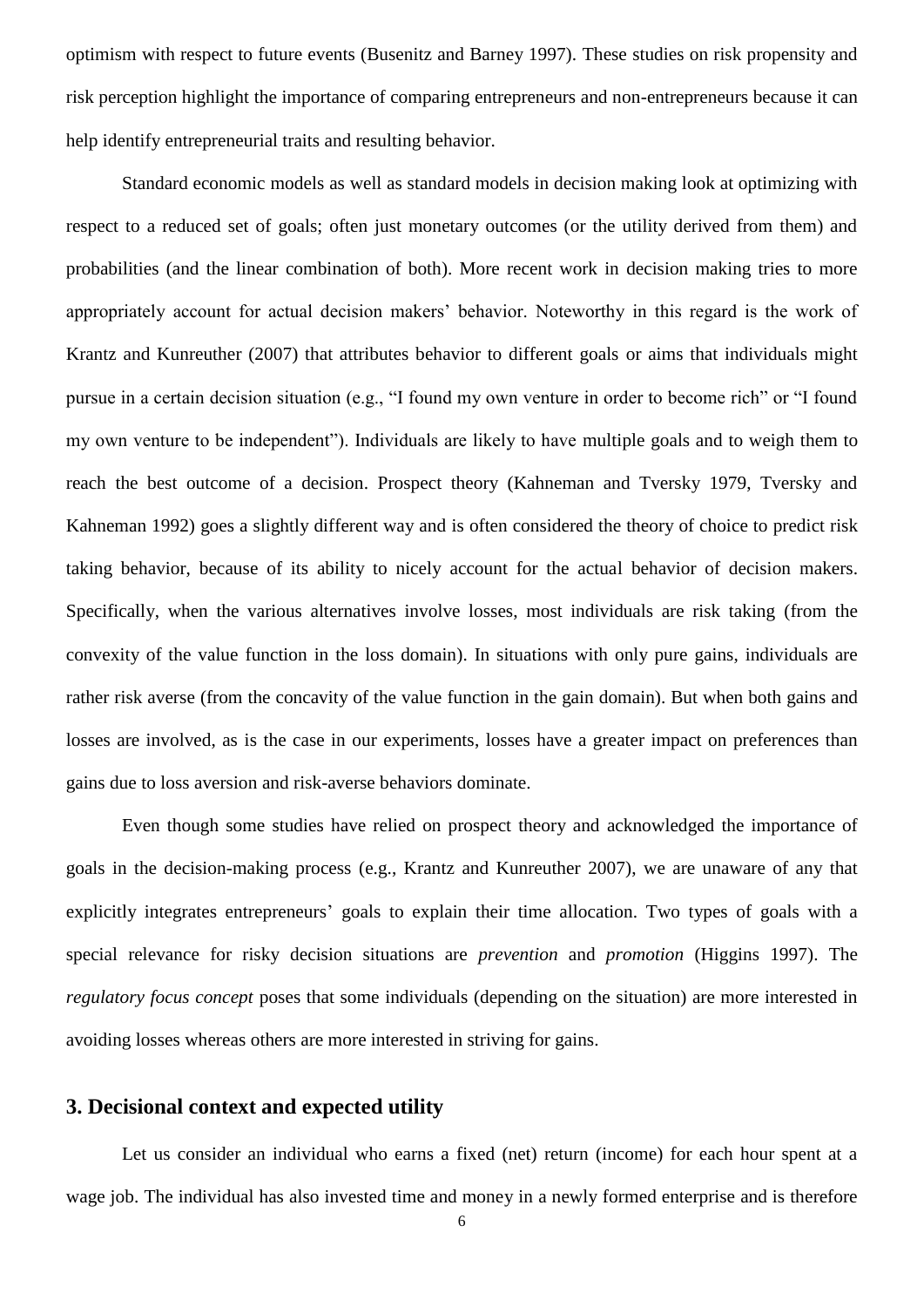committed to spend a minimum amount of time every day. There is a maximum of *τ* working hours that can be devoted either to the current wage job or to developing the new enterprise.<sup>1</sup> The key decision is how many hours, *h*, to allocate to the enterprise; then *τ-h* hours can be devoted to the wage job. Time allocation *h* is restricted to be above the minimal threshold,  $\varepsilon$ , for the enterprise to stay alive and below the maximum number of working hours,  $\tau$  (the individual's work tolerance). Because they should prefer more income to less, rational individuals should select a time allocation that maximizes their utility – an increasing function of the total expected (net) return from both working activities.

We investigate time allocation decisions for new enterprises with different characteristics. These characteristics are represented by different combinations of *expected return* and *variance on the return*. A business enterprise with a large expected return and a large variance is labeled "high stake," or high *s*, and the opposite 'low stake,' or low  $s$  ( $s > 0$ ). One can think in terms of a high stake for startups in the hightech industry where enormous gains may be expected, but also significant losses can be encountered as the randomness surrounding the purchase of expensive manufacturing equipment may result in unprofitable business when the resulting demand is low. On the other hand, low-stake enterprises are associated with less ambitious startups such as setting up a consulting business at home.

The marginal return *V* from an increase in the stakes *s* is affected by the individual's number of hours allocated to the new enterprise and by some risky outcome, which probability distribution cannot be controlled by that individual. For example, the return of an ice-cream producer depends on the number of hours that producer works in the business and on weather conditions (a risky outcome). In a hot summer, the demand for ice cream can suddenly increase, but rainy weather may also decrease demand substantially. The random variable *X* represents this risky outcome and, as a result,  $V=V(h,x)$  where *x* is a realization of *X*. Time *h* allocated to the new enterprise is the only input variable. Any other inputs are assumed fixed, or their quantities are established beforehand.

The individual decides on a time allocation by facing a wealth *W*, where  $W(h) = \omega \left[ \tau - h \right] + s V(h,x)$ . The first term on the right-hand side represents the (risk-free) return associated with the wage job,

 $\overline{a}$ 

 $<sup>1</sup>$  A future specification of the model may take into account the total time allocation of an individual where the individual</sup> simultaneously decides on how much time to spend on relaxation, hobbies, free time, sleep, the enterprise, and the wage job. We assume a stepwise optimization where the first step – the allocation of total working and free time – already took place.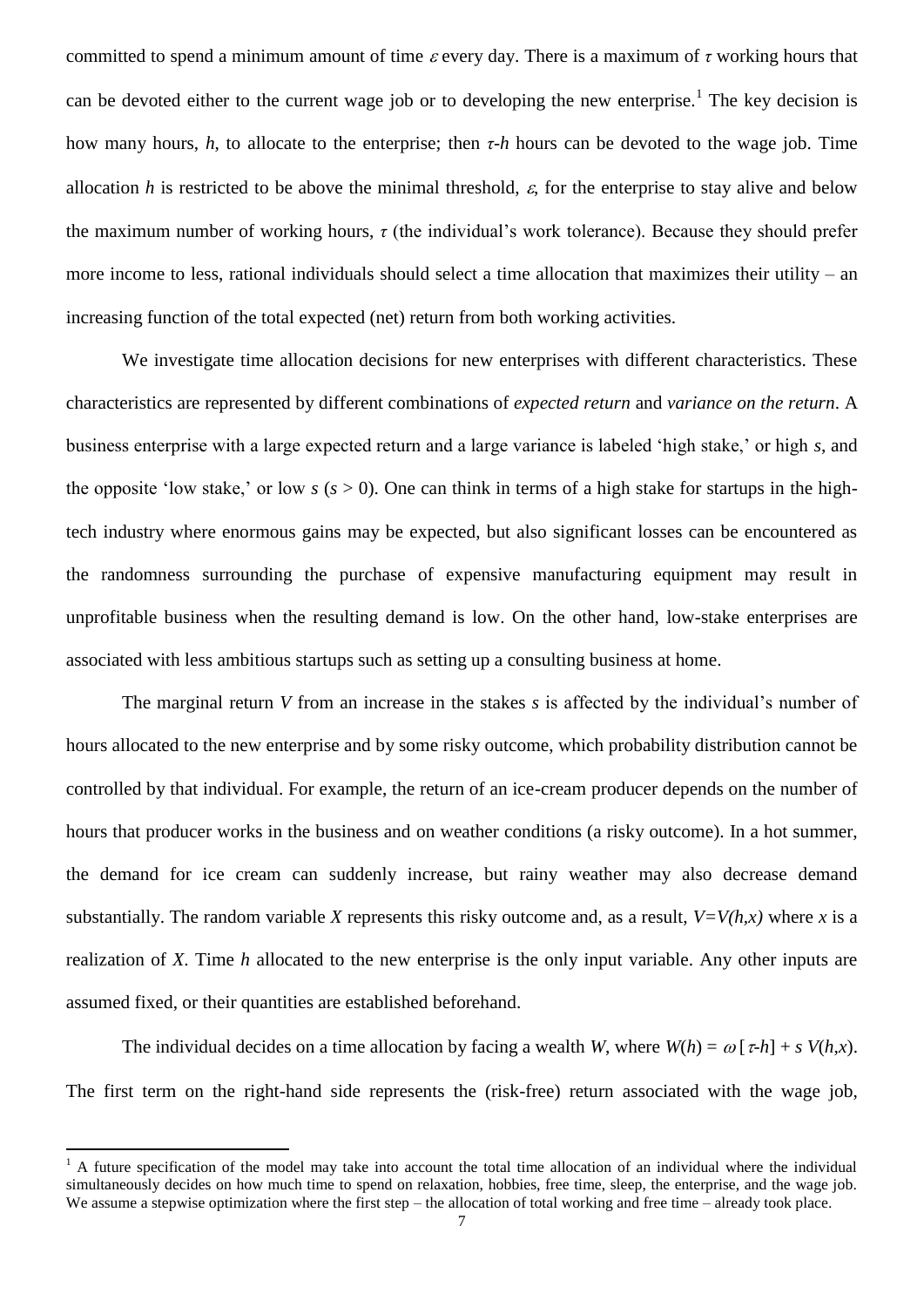whereas the second term is the new enterprise's risky return.<sup>2</sup> Since the latter is uncertain, the total wealth is uncertain at the time of the time allocation decision. We select a linear functional form for the marginal return from the increase in the stakes of the new enterprise, where  $V(h,x)=f(h)+g(h)x$ , with  $E[X]=0$  and *Var*[*X*]= $\sigma^2$ . The stakes *s* thus affects linearly both the expected return *sf*(*h*) and the standard deviation of that return  $sg(h)\sigma$ .

Expected return *sf*(*h*) increases as the number of hours allocated to the enterprise is increased, i.e. *df/dh* > 0. However, the expected return randomly varies of an amount *sg*(*h*)*x* . We consider two cases. The first case occurs when *dg/dh*>0 and allocating more hours to the enterprise yields more risk (e.g., the individual has more time to make more risky attempts), then allocating more time to the enterprise creates a tradeoff between increasing that enterprise"s return and risk (for a given random outcome *x*). This tradeoff occurs because both the certain component *sf*(*h*) (a utility) and the uncertain component *sg*(*h*)*x* (a disutility) increase with *h*.

For the second case, the risk-return tradeoff disappears when the random amount at which the expected return from the enterprise varies decreases, for any given risky outcome *x*, as the number of hours allocated to the enterprise is increased, i.e.  $dg/dh < 0$  (e.g., the individual has more time to verify what has already been developed and, as a result, reduce risk). Thus, allocating more hours in the enterprise results in more return and less risk. However, the time allocation decision is not necessarily obvious because it depends on how the return from the wage job, and its corresponding expected utility, compares to that of the new enterprise. We tease out the risk-return tradeoff within the enterprise, as well as the tradeoff born from comparing the risky return from the enterprise to the risk-free return from the wage job.

We assume that every individual obeys an exponential utility function  $U(W) = -e^{-\alpha W}$ , where  $\alpha$ reflects that individual's risk propensity.<sup>3</sup> We take into consideration the fact that both risk-averse (i.e.,  $\alpha$  $> 0$ ) and risk-prone individuals (i.e.,  $\alpha < 0$ ) appear among entrepreneurs (e.g., Caliendo et al. 2009) and students. This utility function, along with a normally distributed outcome *X* (and thus *W*), lead to a nice

 $\overline{a}$ 

<sup>&</sup>lt;sup>2</sup> We assume no cost of effort since the number of total working hours is fixed.

<sup>&</sup>lt;sup>3</sup> The underlying assumption is thus that these individuals possess a constant absolute risk aversion.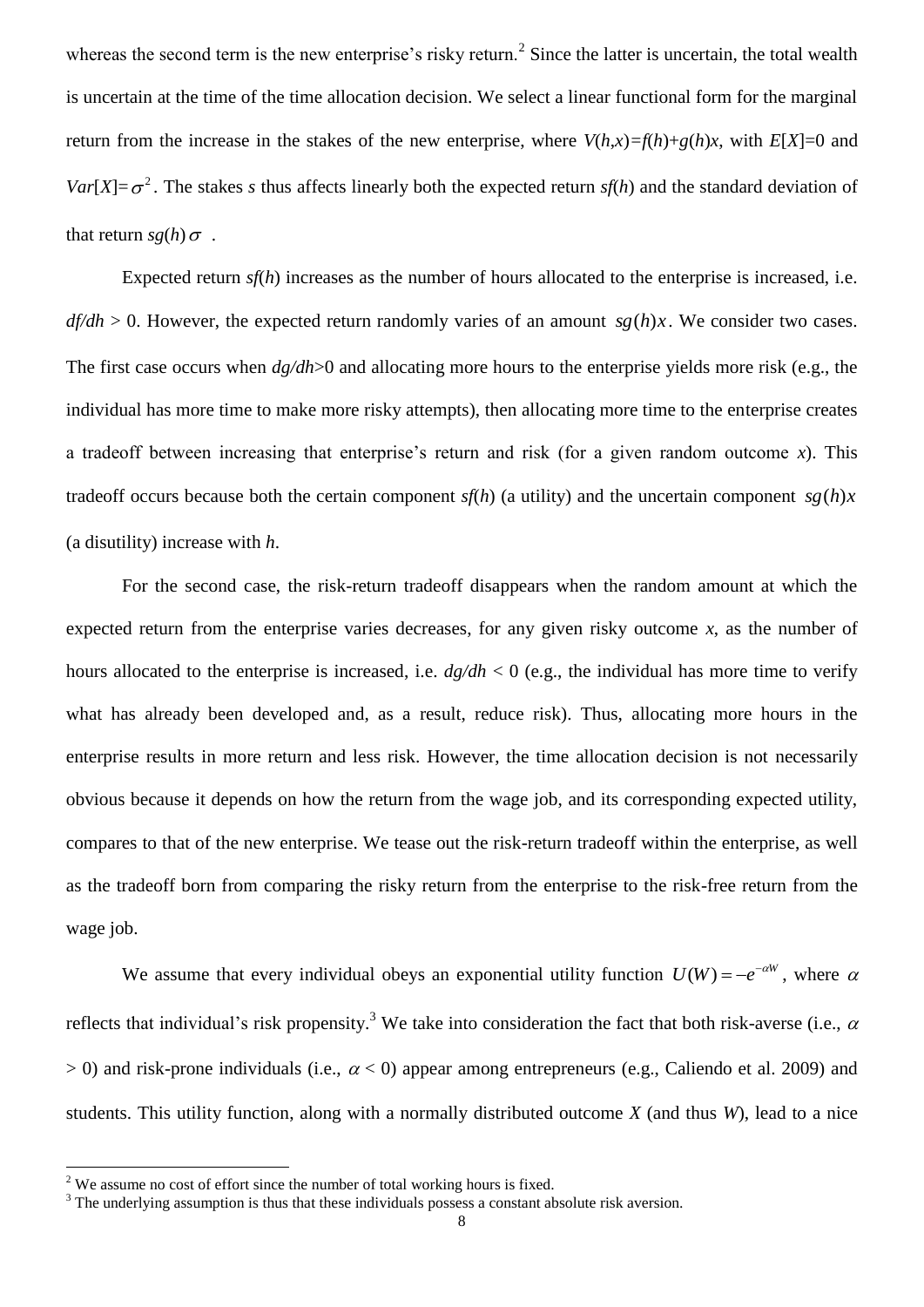property of our model: For any alternative *W,* the individual is indifferent between maximizing expected utility and selecting the maximum of  $E(W) - \frac{1}{2}\alpha Var(W)$ , where  $E(\cdot)$  is the expectation and  $Var(\cdot)$  the variance operators (e.g., Freund 1956). Therefore, in order to maximize expected utility, the individual selects a time allocation  $h^*$  that maximizes

$$
E(W) - \frac{\alpha}{2}Var(W) = \omega(\tau - h) + s \cdot f(h) - \frac{\alpha}{2} [s \cdot g(h) \cdot \sigma]^2.
$$
 (1)

The first- and second-order conditions for the optimization of (1) are, respectively,

$$
-\omega + s\frac{df(h)}{dh} - \alpha s^2 \sigma^2 g(h) \frac{dg(h)}{dh} = 0
$$
\n(2)

and 
$$
s\frac{d^2 f(h)}{dh^2} - \alpha s^2 \sigma^2 \left[ \left( \frac{dg(h)}{dh} \right)^2 + g(h) \frac{d^2 g(h)}{dh^2} \right] < 0
$$
. (3)

We note that Eq. (3) always holds when *f* is *concave* and *g* is *convex* (strict concavity or convexity need not be when  $\alpha > 0$ ). That is, when the return from the enterprise increases at a decreasing rate from allocating more time to that business, but the risk associated with that return increases at an increasing rate. In this case, there exists a unique optimal time allocation  $h^*$ . This optimum must satisfy Eq. (2), and is an interior solution for which hours should be allocated to both working activities whenever  $\varepsilon < h^* < \tau$ .

However, when Eq. (3) does not hold, the optimum will be a corner solution (e.g., when *f* and *g* are *strictly concave* and  $\alpha < 0$ , i.e., both the return from the enterprise and the risk associated with that return increase at a decreasing rate from allocating more time to that business and the individual is risktaker). In this case, there exist conditions under which the new enterprise dominates the wage job and all working hours  $\tau$  should be allocated to the enterprise. There also exist conditions under which the wage job dominates the enterprise and the minimum number of hours  $\varepsilon$  should be allocated to the enterprise to keep it alive. We omit straightforward mathematical derivations and provide our normative prescriptions in a table in the appendix.

### **4. Experimental settings**

For the purpose of our experiment, we select linear functional forms, where  $f(h) = f_1 + f_2 h$  and  $g(h) = g_1 + g_2 h$  with  $f_1$ ,  $f_2$  and  $g_1$  positive. We further select numerical values for our model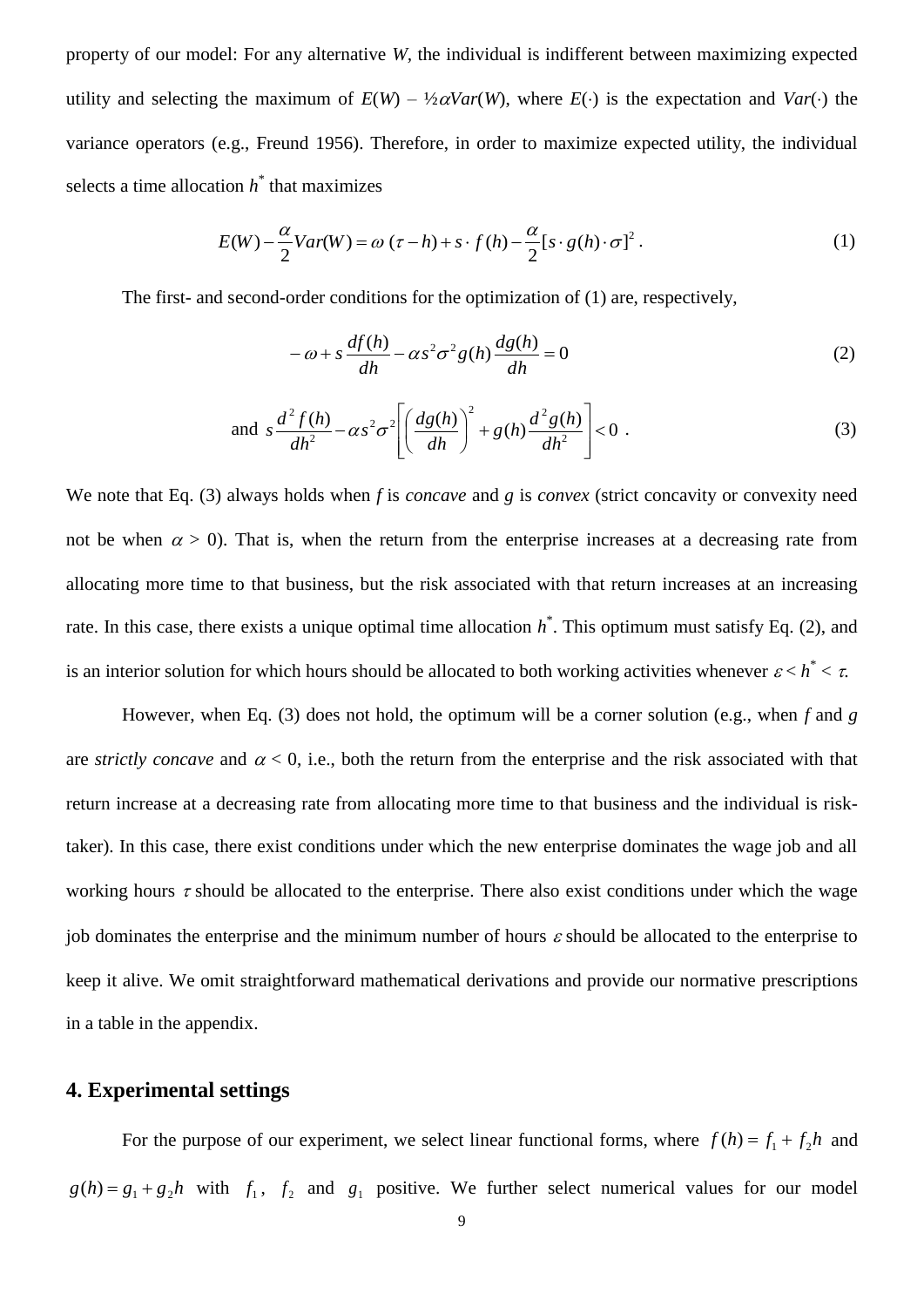parameters that keep the optimal time allocation decision  $h^*$  in the interval [ $\varepsilon$ , $\tau$ ]. Specifically, we select the minimum number of hours  $\varepsilon$  to keep the enterprise alive to be 1. The maximum number of working hours  $\tau$  is 10 (per day). The wage rate is 30 Euros. The standard deviation of the risky return  $\sigma$  from the enterprise is 35, the baseline expected value from the enterprise  $f_1$  is 0.05, and the expected return from the enterprise per hour is 0.4. Accordingly, the baseline expected risk from the enterprise  $g_1$  is 0.02. The enterprise's risk per hour  $g_2$  is either 0.02 or -0.03. Assuming some common values for the risk propensity  $\alpha$ , we calibrated the stakes *s* to obtain an optimal number of hours in the enterprise within the interval [1,10]. We acknowledge that different numerical values would provide different prescribed and observed time allocations. However, the purpose of this exercise does not depend on these values per se, but on how they differ. Consequently, these numerical values are used without a loss of generality.

When the enterprise's risk increases with every additional hour allocated to it (i.e.,  $g_2 > 0$ ), we select four different values for the enterprise's stakes *s*, leading to an inverse U-shaped relationship between *s* and the optimal time allocation *h \** . In other words, the optimal number of hours in the enterprise increases as *s* increases if and only if *s* is small enough (i.e.,  $s < 2w/f_2$ , as shown in the appendix). The selected numerical values for *s* are 90, 109, 150 and 240. When more hours in the enterprise lead to less risk (i.e.,  $g_2 < 0$ ), *s* is 54.7, 59.3, 73.5 or 80. The appendix (Table A1) offers the values of *h \** for three different levels of risk aversion.

By combining these different values for stakes with either an increasing or decreasing risk per hour allocated to the enterprise, we create eight different decision scenarios.<sup>4</sup> For each scenario, we provide the decision makers with a table that portrays the distributions of returns from the enterprise and the wage job, dependent on the number of working hours in the enterprise. We offer an example of such table in the appendix (Table A2), including information on the wage rate, enterprise"s risk and return, all depending on the number of hours worked in the enterprise. That table also includes the probabilities for the normally distributed return for the enterprise to fall within a certain interval.

 $\overline{a}$ 

<sup>&</sup>lt;sup>4</sup> We keep the total number of working hours, wage rate, base return from the enterprise, return per hour in the enterprise, and the base risk from the enterprise"s return in all scenarios constant and only vary the enterprise"s risk per hour and the stakes.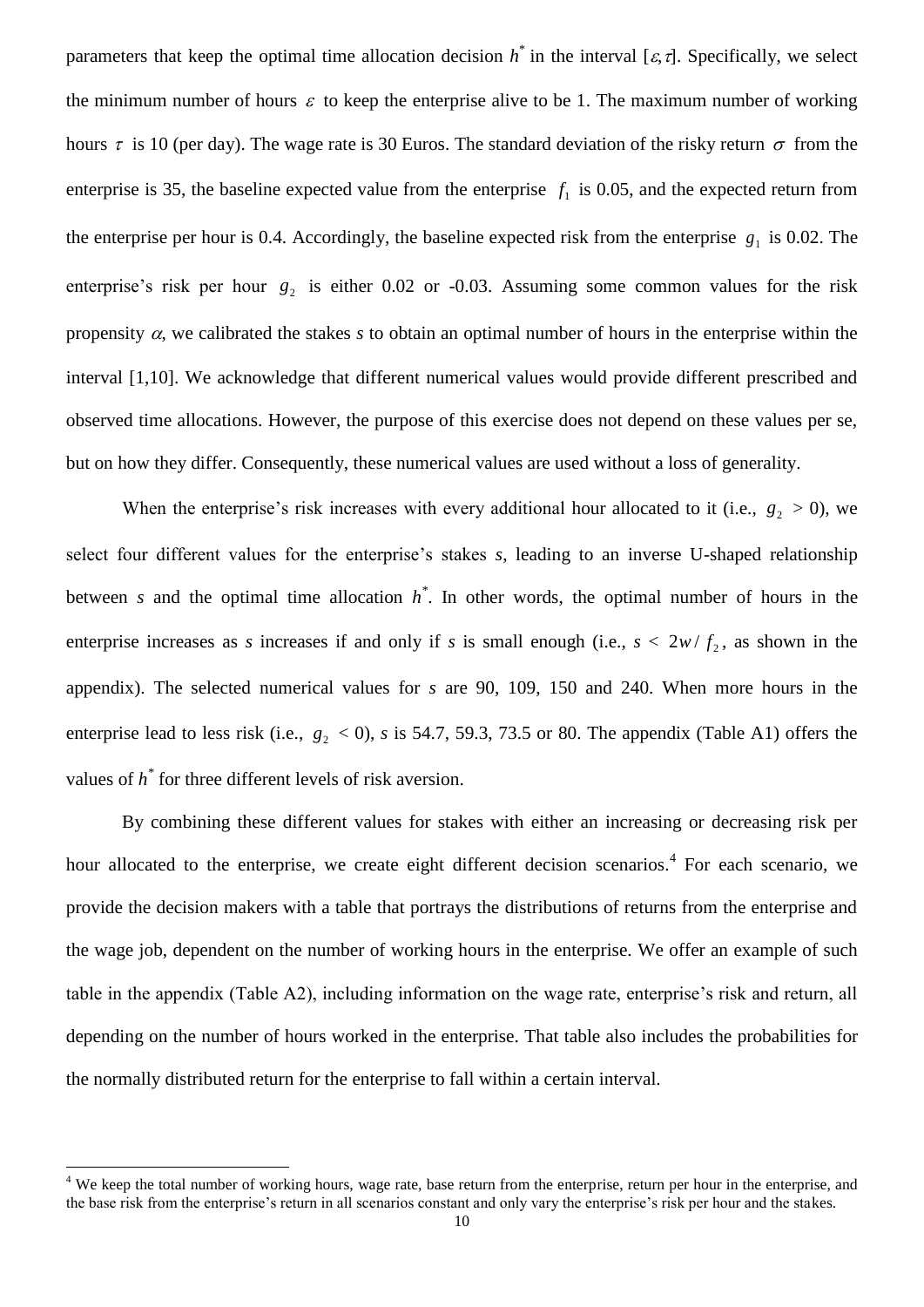Our experiments were conducted with 38 undergraduate business and economics students and additionally with 28 entrepreneurs. The students were on average 21 years old and participated in the experiment in the laboratory of a university in a major German city in December 2008. The entrepreneurs in our sample were individuals who started their own business within the last five years. We chose to investigate entrepreneurs in this early stage of the entrepreneurial process because in this phase it is more likely that they (still) have a wage job (or at least they can still remember their time allocation when they did). They were on average 34 years old and the majority worked in the business service industry or in artistic industries such as fashion and graphic design. They participated in the experiment with the help of a mobile computer laboratory, with the experimenter meeting them outside their offices and being present during the experiment to answer questions. The experiment with the entrepreneurs took place in September 2009 in the same German city as for the students.

The risk propensity of each of our 66 respondents was measured with a lottery comparison (McCord and de Neufville 1986), which offers the advantage of no certainty effect (Allais 1953) where individuals overweight certain gains relative to gains that are probable (Kahneman and Tversky 1979). In this task, individuals stated a probability that makes them indifferent between two lotteries (as detailed in the appendix). Our sample resulted in four risk-prone students, two risk-prone entrepreneurs, as well as five students and one entrepreneur who were risk neutral. We therefore restricted our analysis to the 54 respondents who exhibited risk aversion.

We also looked at two different goals, prevention and promotion or being focused on avoiding losses vs. on generating gains, respectively (Higgins 1997). Although psychological scales are available to measure this concept, given the overall complexity and duration of our experiments, we opted to only measure the orientation towards those goals via two simple questions after each decision in the eight scenarios on five point Likert scales that ranges from "I fully agree" to "I do not agree at all":

Which goals did you just pursue with your decision?

- (a) I generally want to avoid losses.
- (b) I generally strive for large chances of high gains.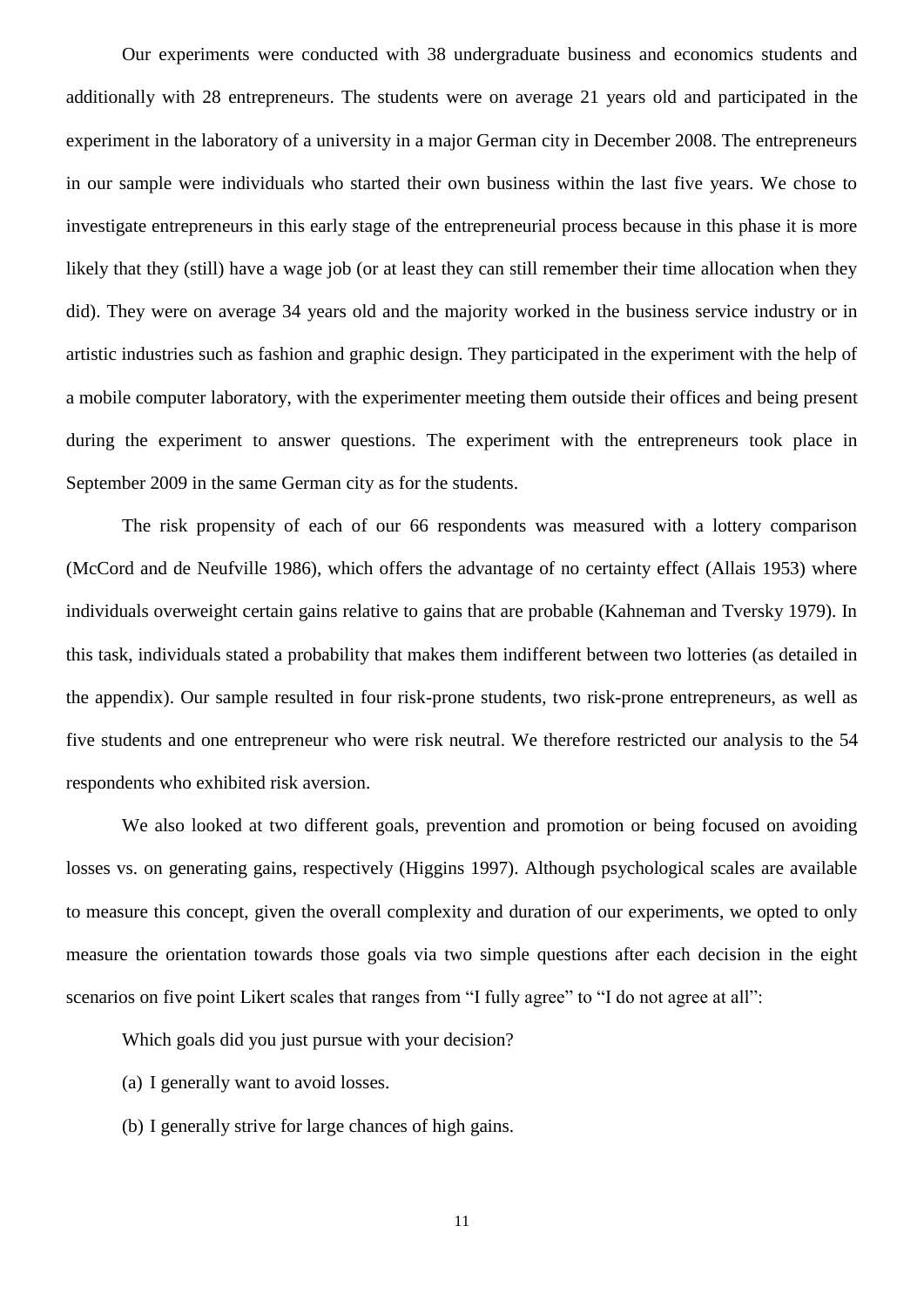The experiment was programmed with the software *z-tree* (Fischbacher 1999). All respondents selected, in the eight different decision scenarios, the number of hours they wanted to allocate to the new enterprise. The scenarios differed with respect to risk (increasing or decreasing with every hour in the enterprise) and the stakes of the enterprise. The order of all scenarios was randomly determined separately for each respondent. In order to make sure that the respondent understood the relationship between expected returns, risk, and their decision, they were required to answer questions where the answer could be found in the table that was provided to them (as the one exemplified in the appendix). At the end of the experiment, one out of the eight scenarios was randomly selected. Depending on the respondent's decision in that respective scenario, again a random device determined the actual return from the respective return distribution. For students, 70 units of the experimental currency refer to one Euro, for entrepreneurs it was 35.

### **5. Scenario analysis**

We now exemplify the analysis of four out of our eight decision scenarios. In this section, we only chose these four because they represent different combinations of stakes and risk that are not much different from the combinations in the other four scenarios (which provided similar results). For each scenario, we give an example, derive the normative prescription and analyze the actual time allocation behavior.

#### **5.1** Low stakes  $(s = 109)$ , increasing risk

Consider a self-employed security guard who requires only low financial investments to start the business. The guard faces limited losses, but also limited earning potential. Moreover, the longer the guard works (especially at night), the more tired she gets and the higher the probability that she makes mistakes. Due to this higher probability, the risk surrounding the return increases as the guard works more hours in her new enterprise.

The optimal number of hours  $h^*$  the security guard should work in her business enterprise depends on her level of risk aversion. Highly risk-averse individuals should work rather few hours in the enterprise (e.g., 1.6 hours as per Table A1 in the appendix) since the risk increases with every additional hour. When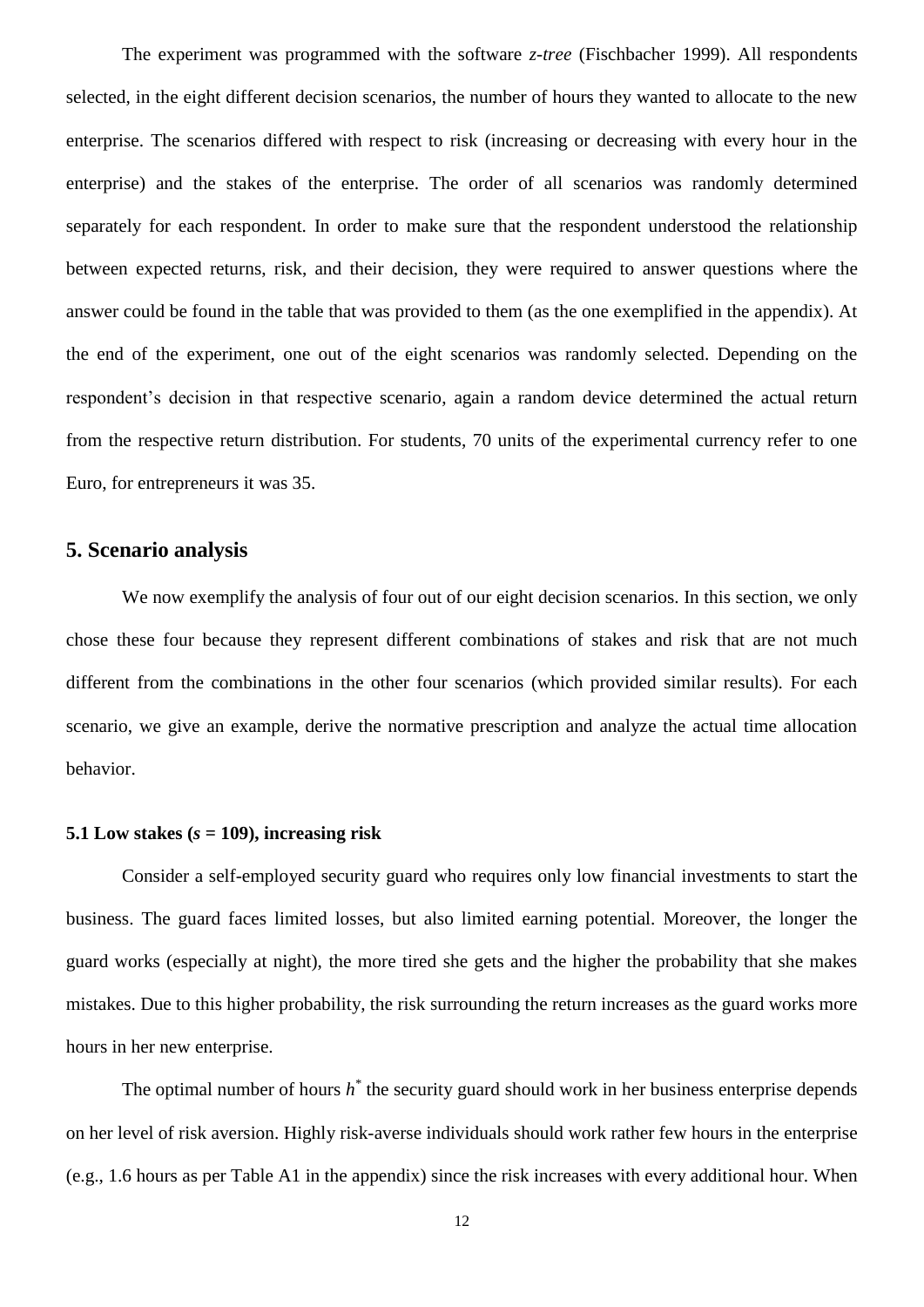working a low number of hours in the enterprise, risk-averse individuals avoid much of the risk and still have enough time to work in the risk-free wage job. On the other hand, less risk-averse individuals are likely willing to bear more risk and should therefore spend more of their time in their enterprise in order to maximize their utility (e.g., 6.7 hours as per Table A1 in the appendix).

To test if respondents facing such a scenario behave as per our model prescriptions, we verify whether the prescribed  $h^*$  may explain the observed time  $h^o$  allocated to the enterprise. We use a Tobit regression, since we defined the dependent variable,  $h^o$ , as left and right censored to the minimum of 1 and the maximum work tolerance of 10 hours per day, respectively. We find a significant positive relationship between the prescribed and the observed number of hours in the enterprise ( $\beta = 0.36$ , p < 0.10). Consequently, our respondents appear to have decided in the right direction, even though they do not allocate the exact optimum predicted by our decision model. This result is in line with studies on bounded rationality and the use of decision heuristics (e.g., Gigerenzer et al. 1999), where when facing a large amount of information, individuals do not optimize but rather use rules of thumb. Since the individual level of risk aversion determines *h \** , we can further conclude that risk propensity predicts time allocation behavior imperfectly, although in the prescribed direction (because in the regression used to predict  $h^o$ , the coefficient of  $h^*$  is positive and significant). We also included two control variables in the Tobit regression: a dummy variable for entrepreneur versus student; and an interaction effect between this dummy and  $h^*$ . We find that entrepreneurs work significantly more hours in their enterprise than students ( $\beta$  = 3.74, p = 0.10). However, the interaction effect is not significant. In other word, entrepreneurs and students do not differ with respect to the positive relationship between the prescribed and observed number of hours allocated to the enterprise.

Subsequent to their time allocation decision, we also asked our respondents for their decision goals. On a five point Likert scale, we asked: (1) whether they want to avoid losses; and (2) whether they strive for high gains. We included these two decision goals into a Tobit regression in order to explain the number of hours in the business. We find that the respondents who strive for high gains worked more hours in the new enterprise compared to those with other goals ( $\beta = -1.39$ , p < 0.01). However, this main effect disappears when we include an interaction effect between the gain motive and being an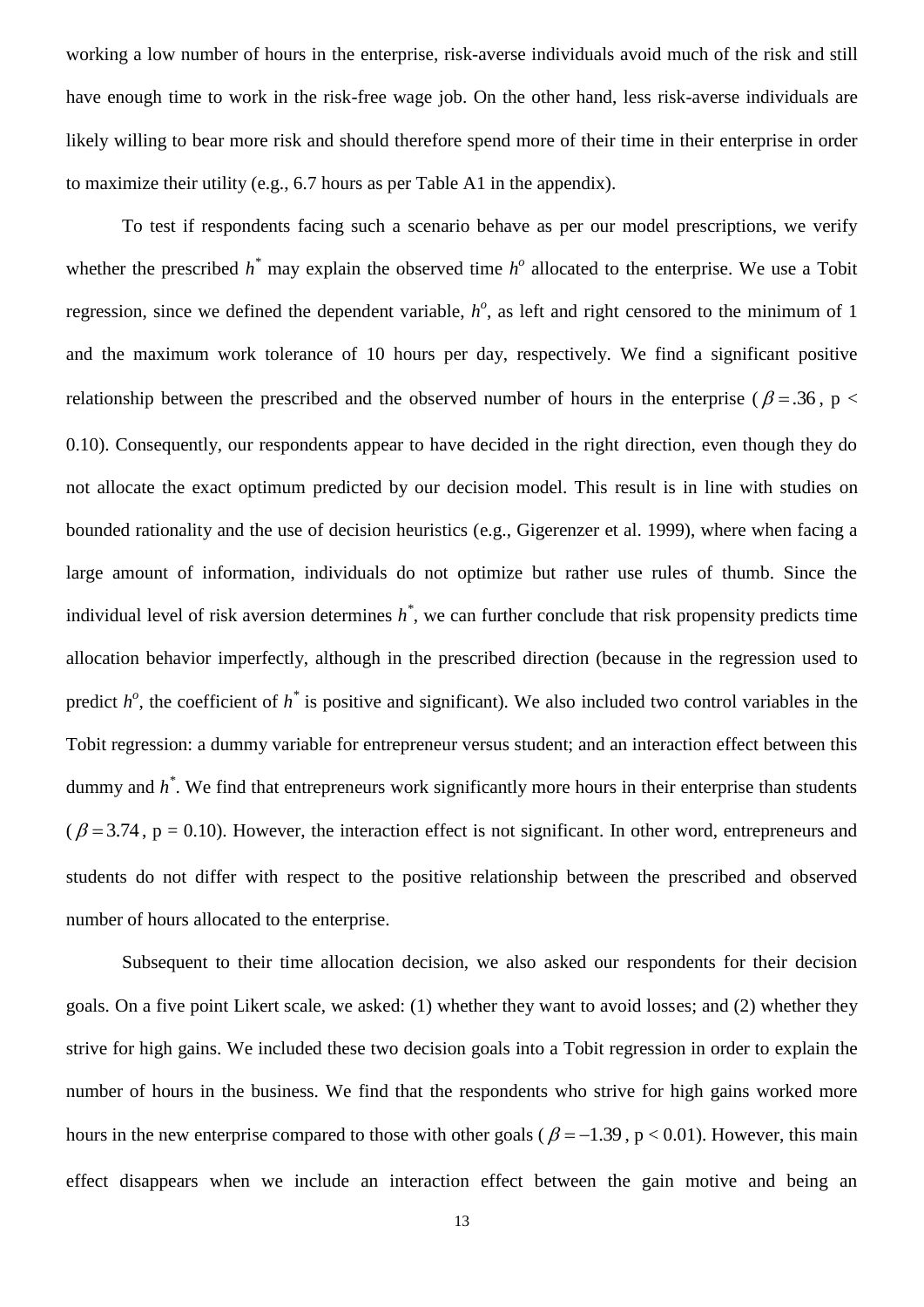entrepreneur ( $\beta = -1.56$ , p < 0.10). In other words, entrepreneurs who strongly strive for high gains spent more time in the business than students with an equally strong motive for high gains. Striving for gains means something different to entrepreneurs – they take more risk to achieve this goal since they work longer (and hence increase the risk) in the enterprise than students. We also find that, although both students and entrepreneurs with a strong gain motive worked more than would be optimal given their risk propensity, the entrepreneurs' absolute deviation from optimum was even larger ( $M_{\text{students}} = 2.87$ ,  $M_{\text{Entreorements}} = 3.88$ , Mann-Whitney U (280) = -1.43,  $p_{\text{one-sided}} < 0.10$ ). On average, the deviation for students and entrepreneurs are positive, implying that they both work too much in the enterprise.

### **5.2 High stakes**  $(s = 150)$ , **increasing risk**

Consider now a mobile-phone producer who requires large financial investments in order to produce a device that facilitates writing text messages. This producer might generate high returns when he manages to convince numerous customers to buy his product, but he also faces the risk of failing, as do many high-tech firms (Timmons and Spinelli 2004). So far, the producer has developed a simple text writing tool that can be marketed. However, there may be a significant increase in returns from investing more time to develop a more sophisticated device. If further investment in development is unsuccessful, the invested time may be lost along with the possibility to market the simpler device due to the threat of competition. Thus, the longer hours invested in the enterprise are likely to generate riskier returns.

From our prescriptive model, highly risk-averse individuals should work only a few hours (e.g., 2 hours as per Table A1 in the appendix) in the business (because the risk increases with every additional hour). Less risk-averse individuals willing to bear more risk should, instead, spend more time in their enterprise (e.g., 8 hours as per Table A1 in the appendix).

A Tobit regression was again performed to test if the prescribed optimal time *h \** could explain the actual time allocated to the enterprise  $h^o$ . We find a significant positive relationship between  $h^*$  and  $h^o$  $(\beta = .37, p = 0.05)$ , which again suggest that our respondents have decided in the right direction, even though they do not reach the predicted optimum, and risk propensity predicts time allocation behavior imperfectly, although in the prescribed direction (since the individual level of risk aversion determines *h \** and in the regression used to predict  $h^o$ , the coefficient of  $h^*$  is positive and significant). By including a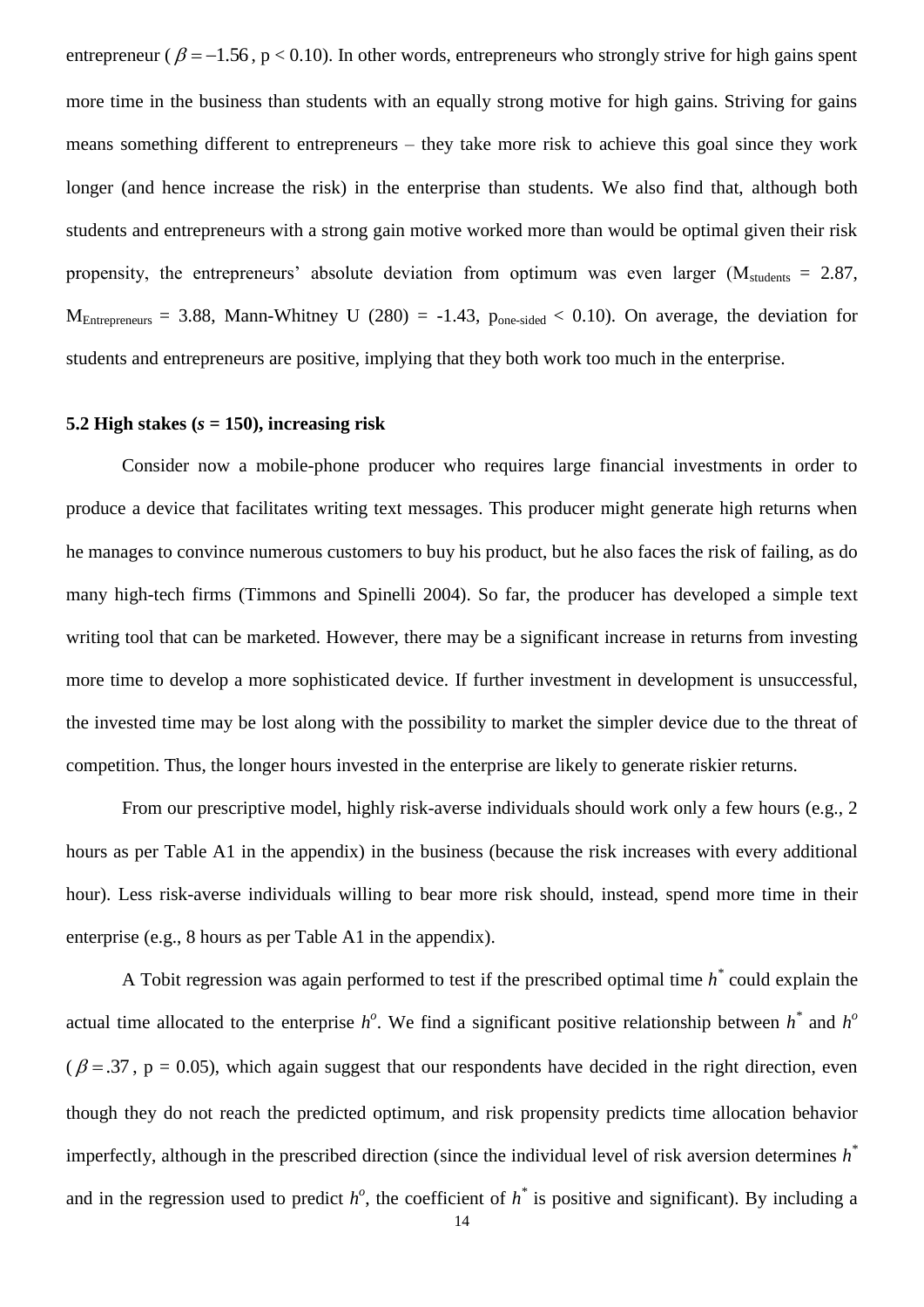dummy variable to distinguish our two samples (entrepreneurs versus students) and one for the interaction effect between this dummy and  $h^*$ , we find that entrepreneurs work more hours in their enterprise than students ( $\beta = 4.43$ , p < 0.05), but again the interaction effect is not significant.

Since the prescriptions from our model are not fully met, we again test whether decision goals may explain part of these time allocation decisions. In a Tobit regression, we find that the respondents who wanted to avoid losses worked significantly less hours in the enterprise than those who were less loss avoiding ( $\beta = 1.19$ ,  $p < 0.05$ ). Also, there exists a significant interaction effect between being an entrepreneur and striving for high gains ( $\beta = -2.17$ ,  $p < 0.01$ ). That is, entrepreneurs work more hours in their enterprise when they strive for gains compared to students with the same decision goal.

We can now also compare the time allocated to the enterprise in this scenario to that of the previous scenario. Our model prescribes that individuals should work more hours in the enterprise when the stakes increases (here from  $s = 109$  to  $s = 150$ ). By comparing the average time spent in the enterprise between the two scenarios, we find that students significantly decrease their hours allocated to the enterprise (from 5.8 to 4.9 hours,  $p < 0.10$ ) when its stakes increases. Thus, opposite to what our model prescribes, students prefer to work less in the business when the potential for gains and losses increases. This behavior might reflect caution and fear of losses, since students rather relinquish potential gains that are associated with higher stakes and a higher number of hours in the enterprise. Entrepreneurs behave differently by not significantly changing the average number of hours allocated to the enterprise when its stakes increases (from 6.8 to 6.3 hours,  $p > 0.50$ ). In other words, entrepreneurs react less to a change in situational characteristics and keep the number of hours in the enterprise at a relatively high level. By comparing the deviations of students and entrepreneurs from optimum, we find again that entrepreneurs deviate more (on average) than students ( $M_{\text{students}} = 2.75$ ,  $M_{\text{Enter}} = 3.96$ , Mann-Whitney U (290) = -1.26,  $p_{one-sided} < 0.10$ ). However, on average students work too few hours in the enterprise, whereas entrepreneurs work too much.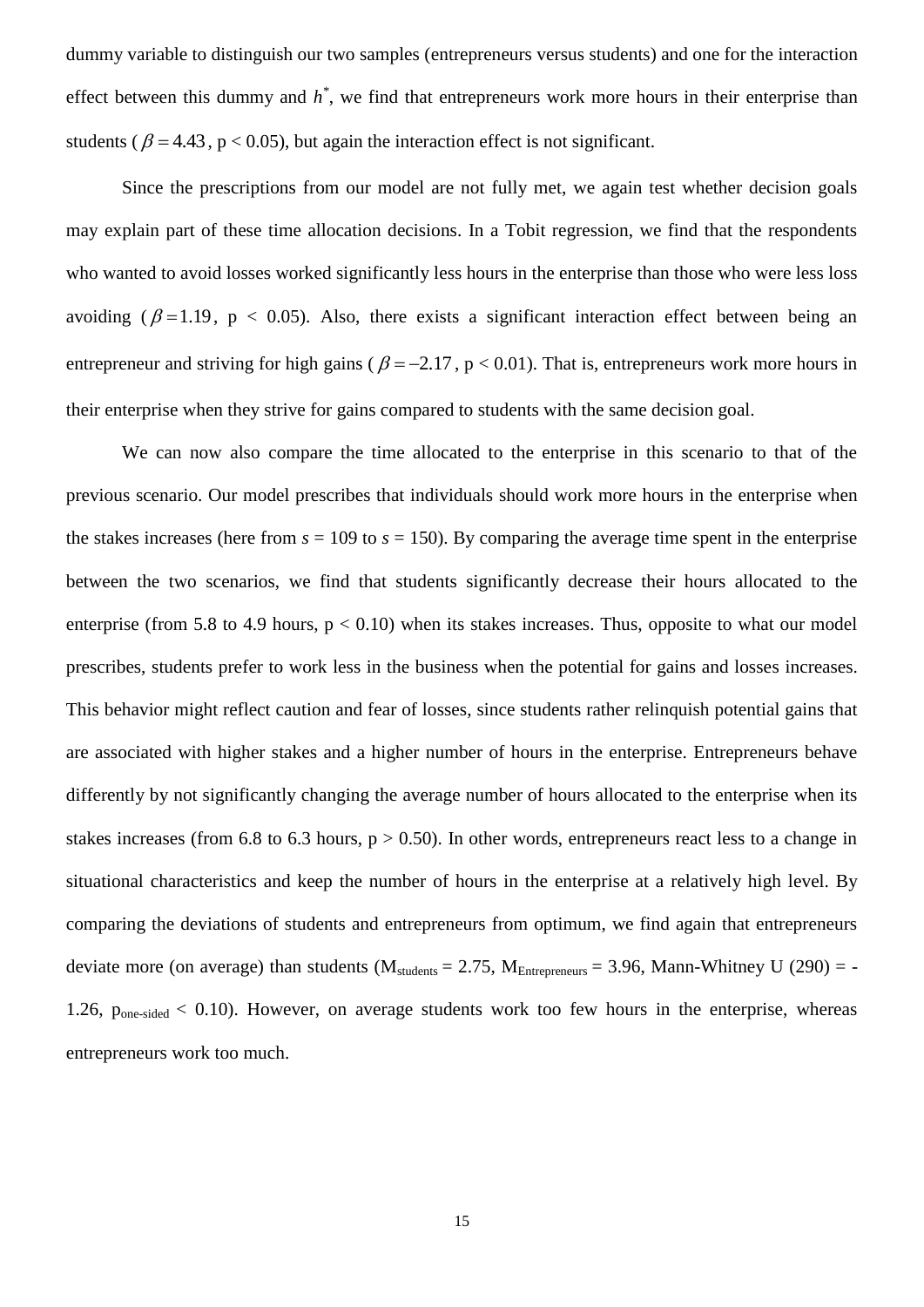#### **5.3 Low stakes (***s* **= 59.3), decreasing risk**

Now consider a self-employed taxi driver. The upside and downside potential for returns are rather limited, and also financial investment to start the business is rather low. If the taxi driver works only one hour, her returns are riskier because she may have many customers due to rain or no customers due to a traffic jam. However, she may decrease the risk of her returns when she works longer hours, because there is a high probability that she has at least some customers during the day and is not stuck in a traffic jam the entire day. Thus, driving the taxi more hours allows for smoothing out the risk surrounding the return.

Highly risk-averse individuals should work many hours in this enterprise (e.g., 8.5 hours as per Table A1 in the appendix) since the risk on return decreases with every hour. Less risk-averse individuals should work less hours (e.g., 5 hours as per Table A1 in the appendix) in the enterprise and put more hours into the wage job. Testing for a positive relationship between the prescribed and observed number of hours in the enterprise, we find no significant relationship, and the controls (being an entrepreneur and the interaction effect between the latter and *h \** ) do not show any significant relationship. Consequently, we cannot confirm our model's prescriptions in this scenario. We further tested whether goals (avoiding losses and striving for gains) influence time allocation. A Tobit regression reveals that the respondents striving for gains work less in the enterprise than others ( $\beta = 1.60$ , p < 0.01). This finding is intuitive, because working fewer hours in the enterprise is associated with a higher risk on return, and thus potentially higher gains. Overall, we find no differences between entrepreneurs and students in this scenario.

#### **5.4 High stakes**  $(s = 73.5)$ , decreasing risk

Lastly, consider a biotechnology firm ready to launch a new product. Since demands for new products are difficult to predict, the potential for high returns is there, but high losses may also be incurred. The entrepreneur may reduce the risk surrounding the return by conducting market research, investing time in networking with potential stakeholders, and obtaining commitments from potential customers. Thus, the enterprise's risk decreases with every additional hour the entrepreneur invests in it.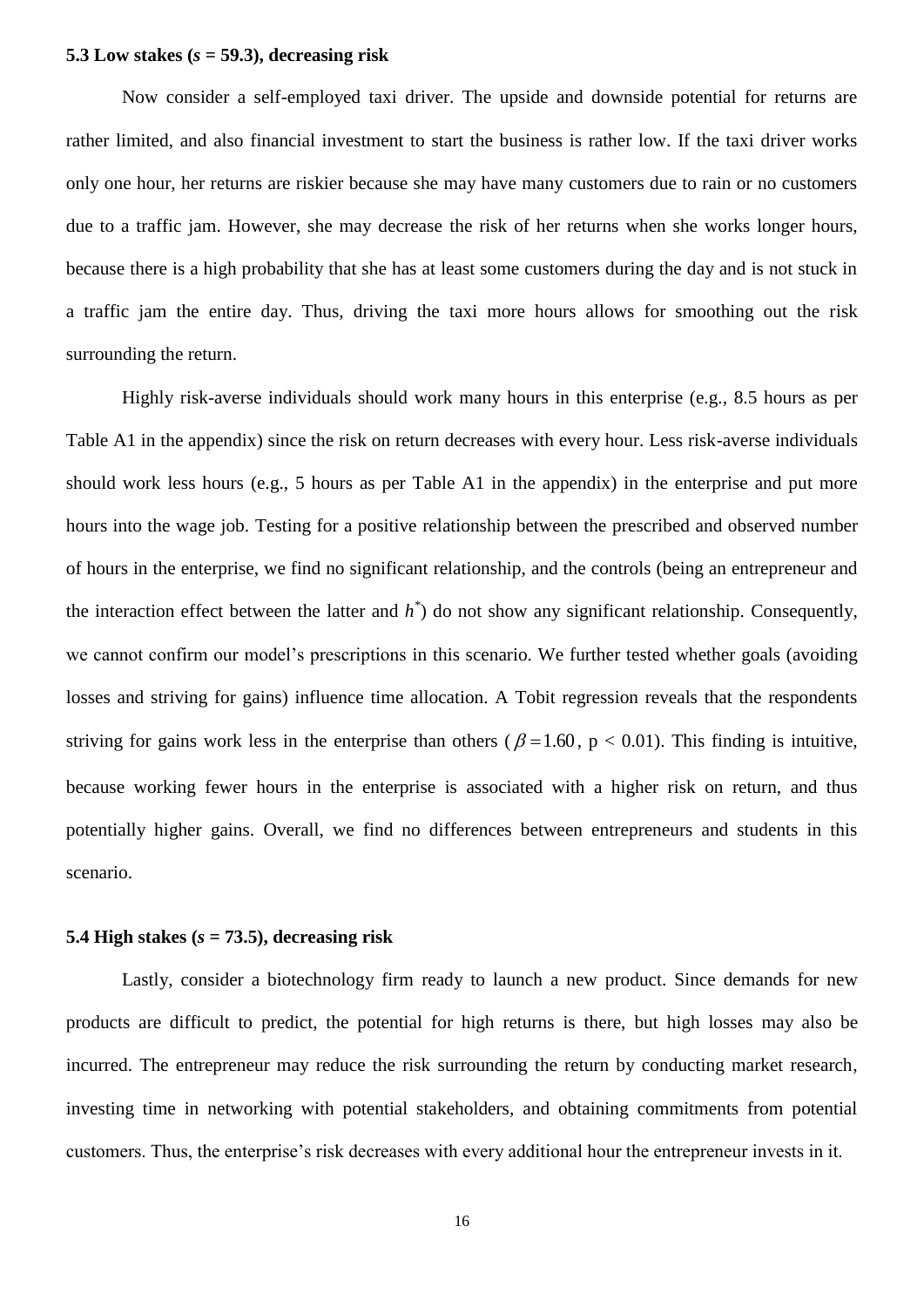Both highly and less risk-averse individuals should spend their entire working time of ten hours in the enterprise. Testing for a significant relationship between the prescribed and observed number of hours in the enterprise, we find no relationship and the controls (being an entrepreneur and the interaction effect between the latter and *h \** ) do not show any significant relationship. Again, we thus cannot confirm our model"s prescriptions in this scenario.

When we compare this scenario with the previous one and test if the risk-averse respondents work more hours on average in the enterprise when the stakes increases (here from  $s = 59.3$  to  $s = 73.5$ ), we find that they do (from 6.0 to 7.3 hours,  $p < 0.05$ ). This increase is in line with our theoretical prescriptions, even though the increase is insufficient based on our prescriptions (where it should increase from 5.5 to 9.5 hours). We further tested whether the goals to avoid losses and to strive for gains could explain the number of hours in the enterprise. Striving for gains leads to less hours ( $\beta = .96$ ,  $p < 0.10$ ). Moreover, entrepreneurs appear to work marginally more hours in the enterprise than students ( $\beta$  = 5.23,  $p < 0.10$ ). In other words, in this scenario entrepreneurs prefer to take less risk than students.

### **6. Time allocation sensitivity**

We further analyze how individuals change the number of hours in the enterprise when the risk surrounding its return increases. Rather than considering only two scenarios as we did in the previous section, we must consider the four potential scenarios, enabling us to investigate the U-shaped relationship between the stakes and the prescribed optimal number of hours in the enterprise. That is, up to the point where stakes is small enough (i.e.,  $s < 2w/f_2$ ), the number of hours should increase with an increase in the stakes. Afterwards, the risk associated with the higher stakes becomes so high that any risk-averse individuals should reduce the number of hours in the enterprise as stakes increase. This prescribed relationship for students and for entrepreneurs is illustrated in Figure 1. Even though the levels of risk aversion do not differ significantly between both groups, entrepreneurs are slightly more risk averse than students. This higher level of risk aversion leads to a slightly lower optimal number of hours that entrepreneurs should spend in the enterprise in scenarios where risk increases with every additional hour in the enterprise. Also illustrated in Figure 1 is the relationship between the stakes and the *observed*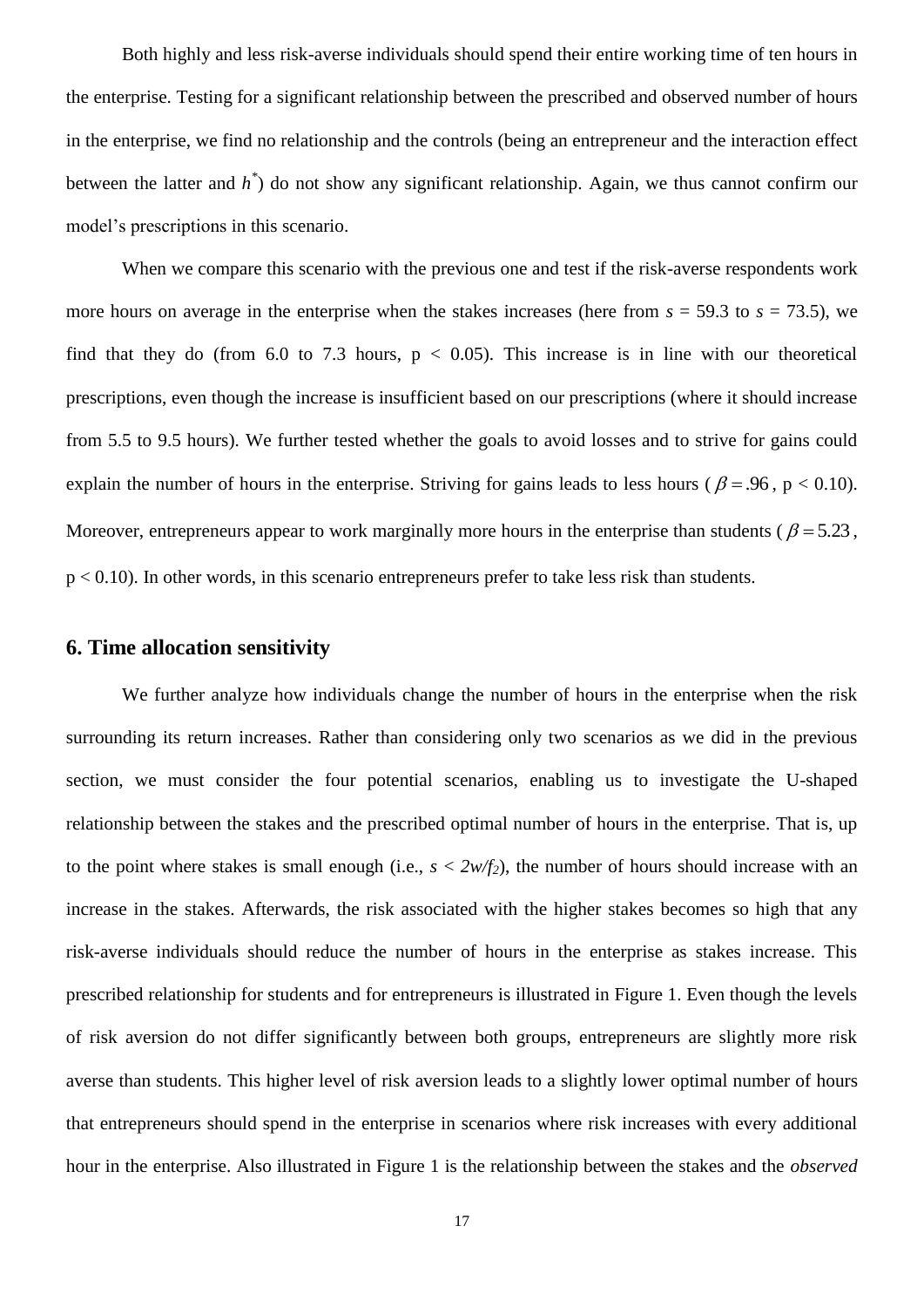number of hours in the enterprise. Opposite to our prediction, entrepreneurs work more hours in the enterprise than students in all four potential scenarios. Entrepreneurs and students also react to different stakes. Both groups reduce the number of hours in the enterprise too early. That is, when the stakes increases from its second to third value, entrepreneurs and students reduce the number of hours rather than increasing them, as would have been optimal.

> .…………………………… (Insert Figure 1 about here) .……………………………

We complete the sensitivity analysis by investigating the effect of the two goals, avoiding losses vs. striving for gains. We conducted a multivariate analysis, where we ran several panel Tobit regressions jointly for the four scenarios with increasing risk and jointly for the four scenarios with decreasing risk. As per Table 1, when the risk surrounding the enterprise's return increases with every additional hour allocated to it (Model 1), entrepreneurs work more in the enterprise than students  $(\beta = 2.07, p < 0.10)$ . When we add decision goals to our analysis (Model 2), avoiding losses leads to less hours in the enterprise  $(\beta = .83, p < 0.01)$ . Also, the prescribed number of hours in the enterprise is positively associated with the observed number of hours  $(\beta = .19, p < 0.10)$ . Furthermore, the interaction effect between being an entrepreneur and striving for gains is significant. Figure 2 illustrates this interaction effect and shows that entrepreneurs who strongly strive for gains work more hours in the enterprise than students. On the other hand, entrepreneurs with a weaker strive for gains work less hours in the enterprise and thus take less risk than students. In other words, entrepreneurs are more forceful with achieving their goal to strive for gains when they allocate their time.

> ………………………………….……... (Insert Table 1 and Figure 2 about here) ………………………….……………...

When the risk on the enterprise's return decreases with every additional hour (Model 5 and Model 6), we find that striving for gains leads to fewer hours in the enterprise  $(\beta = 1.02, p < 0.01)$ . Also, the interaction effect between being an entrepreneur and avoiding losses is significant  $(\beta = -.95, p < 0.05)$ . In other words, as shown in Figure 3, entrepreneurs who want to avoid losses work more in the enterprise and thus choose less risky time allocations than students who have the same focus. At the other extreme,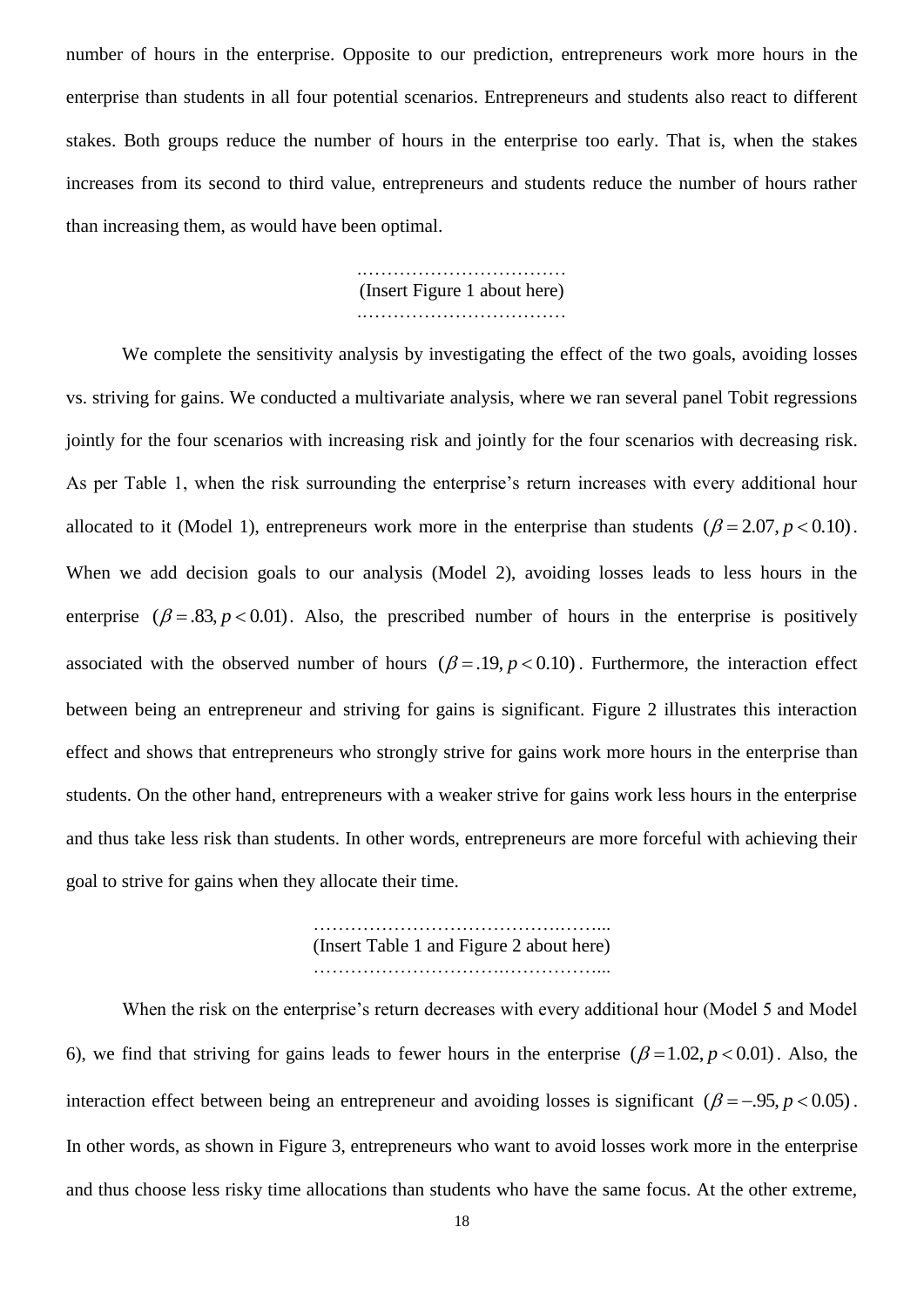among those who are less focused on avoiding losses, entrepreneurs work less hours in the enterprise and take more risks than students. Consequently, entrepreneurs" time allocations are again more in line with their goals than students" time allocations. This finding holds despite the tendency for entrepreneurs to focus more on gains than students, and despite the fact that students are more focused on avoiding losses than entrepreneurs.<sup>5</sup>

> ..…………………………... (Insert Figure 3 about here) …………………………….

Lastly, absolute deviations from the prescribed number of hours are more difficult to explain with our regressions (Models 3, 4, 7, 8 in Table 1). In scenarios where the risk of the enterprise"s return decreases with every additional hour (Models 7 and 8 in Table 1), our respondents deviate less when the stakes of the enterprise is small ( $\beta = -0.45$ ,  $p < 0.05$ ). With high stakes, the tradeoff between the wage job and the enterprise becomes apparently more obvious, which moves the respondents more towards the prescribed time allocation.

## **7. Conclusion**

 $\overline{a}$ 

In line with Knight's (1965) idea of the entrepreneur as a risk taker, our entrepreneurs were more risk taking than students (although most of our respondents were risk averse). Parlich and Bagby (1997) have demonstrated that entrepreneurs take risks because they perceive risky business situations more positively than managers as they focus on the opportunity rather than the threat. Their reasoning as well as our findings are also in line with entrepreneurs being more promotion focused than other individuals. In our experiments, pronounced risk taking means that entrepreneurs work more hours in their enterprise than students do in scenarios where risk increases with every additional hour allocated to the enterprise. These longer working hours are consistent with recent evidence in labor economic literature (Carrington et al. 1996, Lin et al. 2000, Ajayi-Obe and Parker 2005, Parker et al. 2005).

Even though the relationship between the prescribed and observed number of hours in the enterprise is positive, our model cannot perfectly predict the decisions of the respondents. Therefore, we

<sup>&</sup>lt;sup>5</sup> In scenarios with increasing risk ( $M_{\text{Enterpreneurs}} = 2.22$ ,  $M_{\text{Students}} = 2.42$ ,  $p_{\text{one-sided}} < 0.10$ ) and in scenarios with decreasing risk  $(M<sub>Entrepreneurs</sub> = 2.54, M<sub>Students</sub> = 2.74, p<sub>one-sided</sub> < 0.10)$ , entrepreneurs strive more for gains than students. In scenarios with increasing risk, students are more loss averse than entrepreneurs ( $M_{\text{Enter}}$ <sub>eneurs</sub> = 2.51,  $M_{\text{Students}}$  = 2.28,  $p_{\text{one-sided}}$  < 0.10).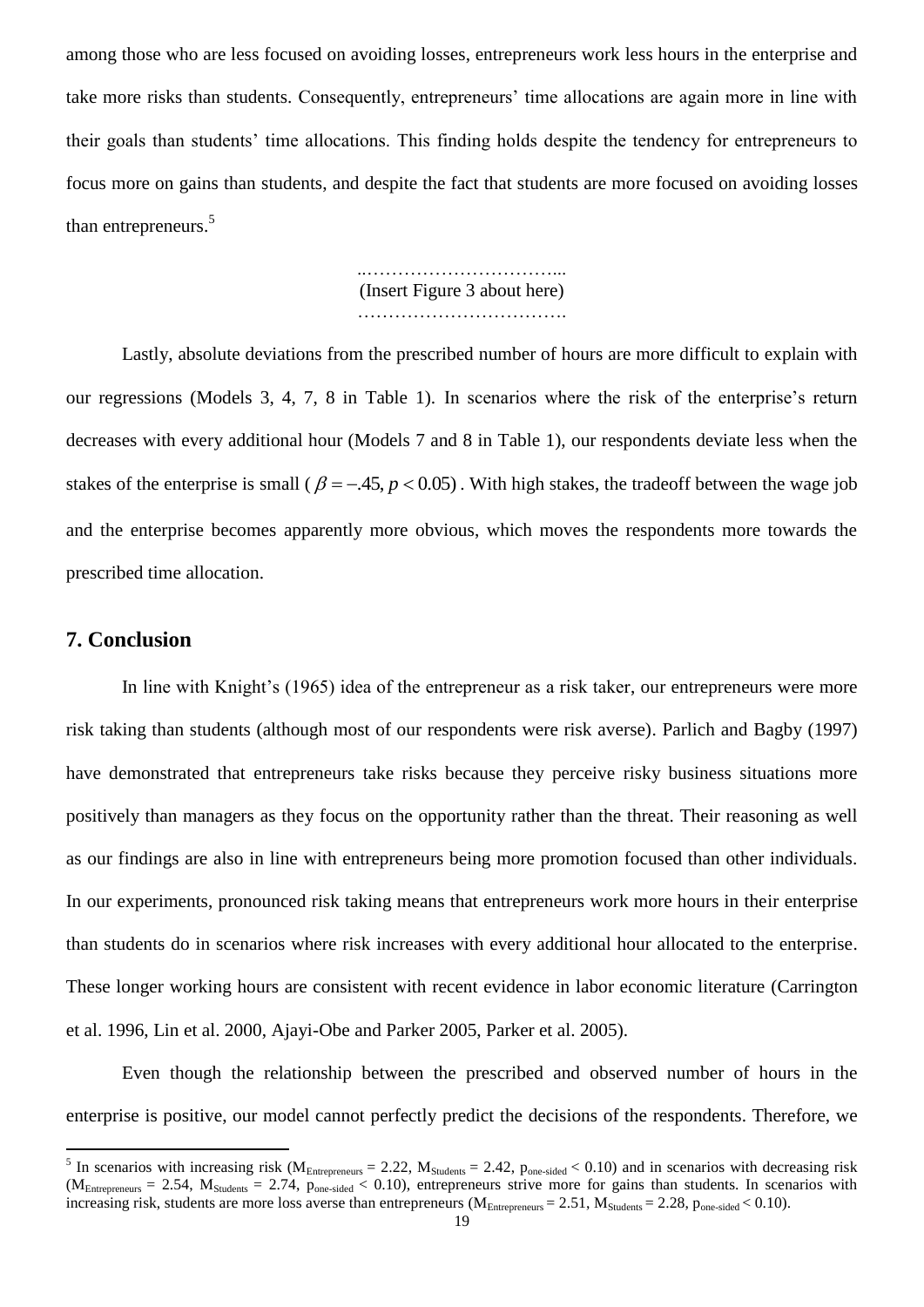also analyzed individuals" deviations from the optimum. In scenarios where the risk surrounding the enterprise"s return decreases, the absolute deviation from the optimum became smaller as the stakes of the enterprise increased. A potential explanation may be that the tradeoff between the enterprise and the wage job became more salient and explicit as the stakes increased, making it obvious to allocate numerous hours in the enterprise (since the risk is then reduced yet the return increased). These insights suggest that entrepreneurs should examine whether they work too much in their business, and whether splitting their working time between a wage job and the enterprise can create a higher return than committing all working hours to the enterprise. Starting a business on a part-time basis can be a valuable alternative at the very beginning, since it limits the invested resources and the likelihood of failure.

One of the personality traits attributed to entrepreneurs is their high level of need for achievement (Collins et al. 2004), whereby they exhibit a strong desire for accomplishments. Being more determined with decision goals, as per our findings, might be an expression of this trait. Our entrepreneurs pursued their goals more forcefully than students. Entrepreneurs who highly focused on avoiding losses were less risk taking, as were those who did not strive for gains. Entrepreneurs who were less focused on avoiding losses took more risks, as did entrepreneurs who strove for gains. These observations are also consistent with regulatory focus theory (Higgins 1997) since the prevention focus on loss avoidance leads to different decisions than the promotion focus on possible gains. We add to this theory and the entrepreneurship literature by showing that entrepreneurs do not only differ with respect to their focus from non-entrepreneurs but also with respect to how much they are determined to follow their focus and to commit to their goal.

These findings imply that entrepreneurs should contemplate how much they are focused on avoiding losses and consider that this determination influences their risk-taking behavior – perhaps in a suboptimal way. Moreover, it might be useful for loss avoiding entrepreneurs to determine their level of affordable losses before they start comparing an enterprise's expected returns from different time allocations.

Of course, this research is not without limitations. In real decisional contexts, entrepreneurs might not behave as per our experimental scenarios, which would limit the external validity of our conclusions.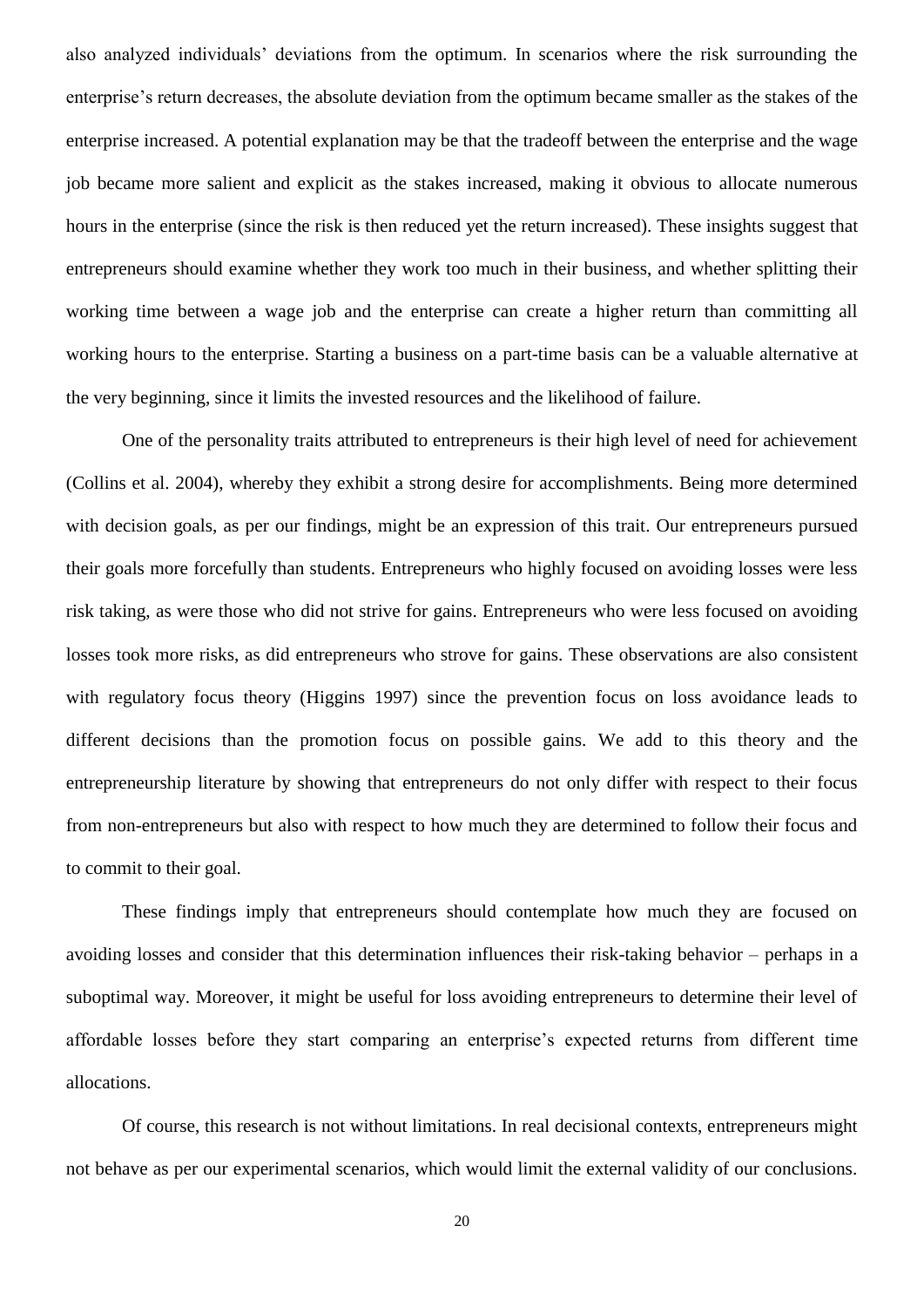However, testing the prescriptions of our theoretical model, controlling all potential influencing factors, and testing the influence of increasing and decreasing risk would have been impossible in a field study. Therefore, we opted for an experiment with a high internal validity for theory testing. In order to mitigate the limitations in external validity, the respondents received real monetary payments that were tied to their decisions, thus aligning our work with the quality criteria of experimental economics (Smith 1976).

One of the reasons for entrepreneurs to work longer hours in the enterprise than students did may be that entrepreneurs enjoy non-pecuniary benefits such as a strong desire to 'be their own boss' (Hamilton 2000, Block and Koellinger 2009). Even though our model did not capture such benefits, the entrepreneurs in our sample might still have taken these benefits into account (Burns 1985). Possibly, they might have brought their positive experiences from working independently into the lab, which consequently led to a high number of hours allocated in the business. However, since entrepreneurs worked more than students in the enterprise only for scenarios where the enterprise's risk on return increased as more hours were allocated into it, non-pecuniary benefits cannot completely explain the time allocation behavior of our sampled entrepreneurs. Moreover, if we assume that all decisions by entrepreneurs are influenced by non-monetary factors to the same extent, the comparison between our different decision scenarios should not be invalidated. However, future research should try to incorporate non-pecuniary effects when modeling entrepreneurs' decisions.

Limitations also arise from our prescriptive framework. Considering a time horizon of only one day does not allow for future prospects. However, the time horizon could straightforwardly be expanded to weeks and months without changing the structure of the model. Also, a utility function with constant absolute risk aversion might not be optimal to describe real behavior, because risk attitudes may change when the wealth level of the decision maker changes (although such utility functions are also assumed in, e.g., capital asset pricing models, Sharpe 1964). Nevertheless, our results show a positive relationship between the predicted and observed number of hours allocated to the enterprise, offering support to the selected utility function to describe actual behavior. Although our measure of individuals' risk propensity avoids certainty effects (Kahneman and Tversky 1979) and does not rely on respondents' subjective selfestimations, we cannot tell how stable our measure is over time and in different contexts since we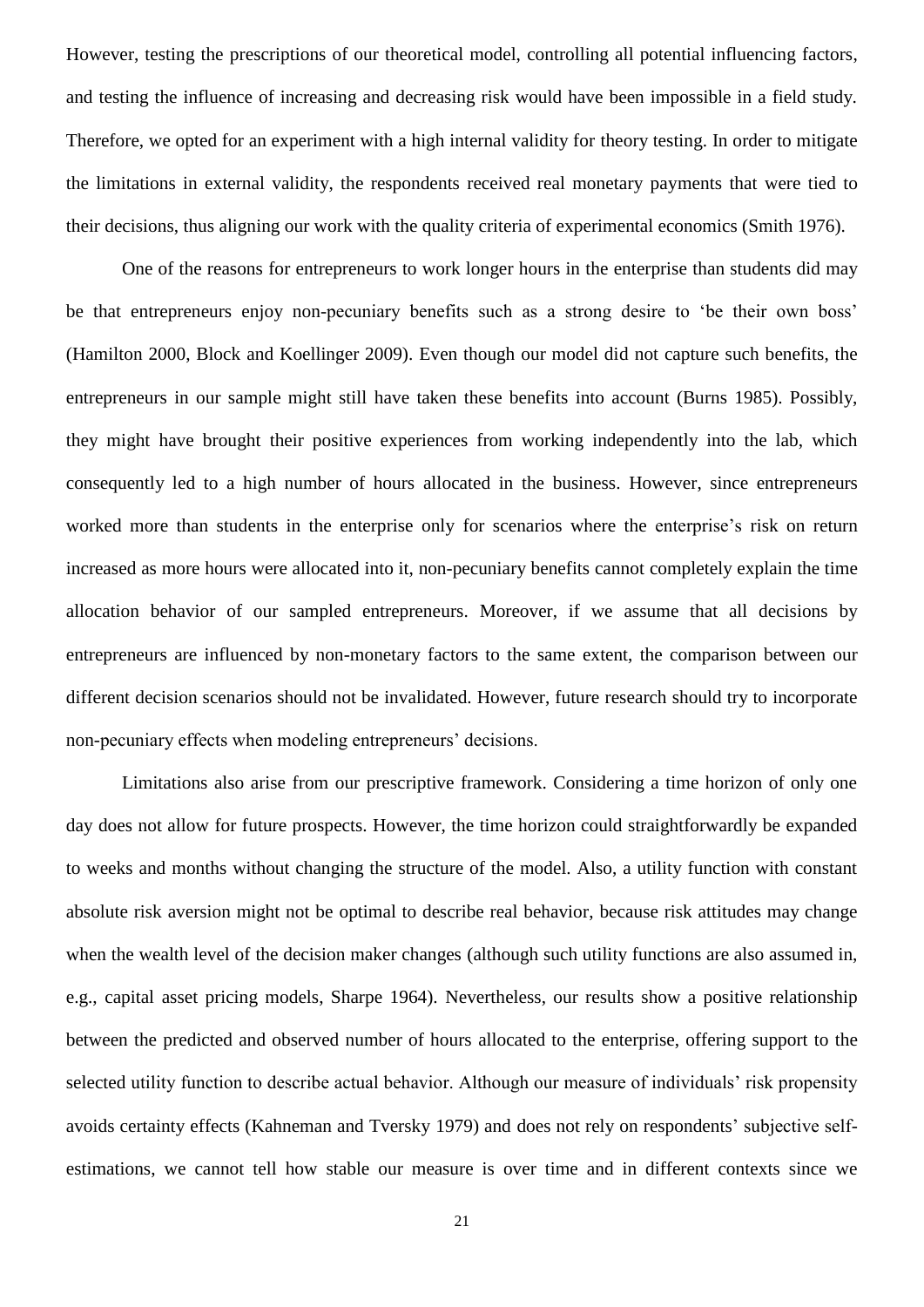measure it only once in a gain domain. Moreover, the lottery comparison method that requires individuals to match the probabilities of two lotteries in order to reach a status of indifference requires more cognitive effort than choice tasks between lotteries and certain amounts (Tversky et al. 1988). Finally, our study lacks comparability with existing studies that measured risk-taking behavior with a choice task between a lottery and a certain option or with the monetary amount invested in a risky alternative (e.g., Nosic and Weber 2009). Nevertheless, we believe that we contribute methodologically to existing literature in experimental economics by measuring risk-taking behavior as the investment of another important resource – time. To date, evidence on how entrepreneurs spend their time is quite limited, with some findings from the consumer behavior literature showing that individuals spend their time differently than money (e.g., Okada and Hoch 2005). This, along with our findings, makes the investigation of entrepreneurs' time allocation an interesting avenue for future research.

This article is a small but important step towards a better understanding of time allocations under risk-return tradeoffs. We offer a decision model of time allocation between a wage job and a new enterprise under various settings. We test the extent to which our model might prescribe actual time allocation decisions and offer recommendations on how individuals may reach the optimum. By comparing the behavior of entrepreneurs and students, we highlight differences with respect to risk-taking behavior and the goals they pursue. We thus hope to provide a clearer picture of how entrepreneurs make, and can improve, their time allocation decisions.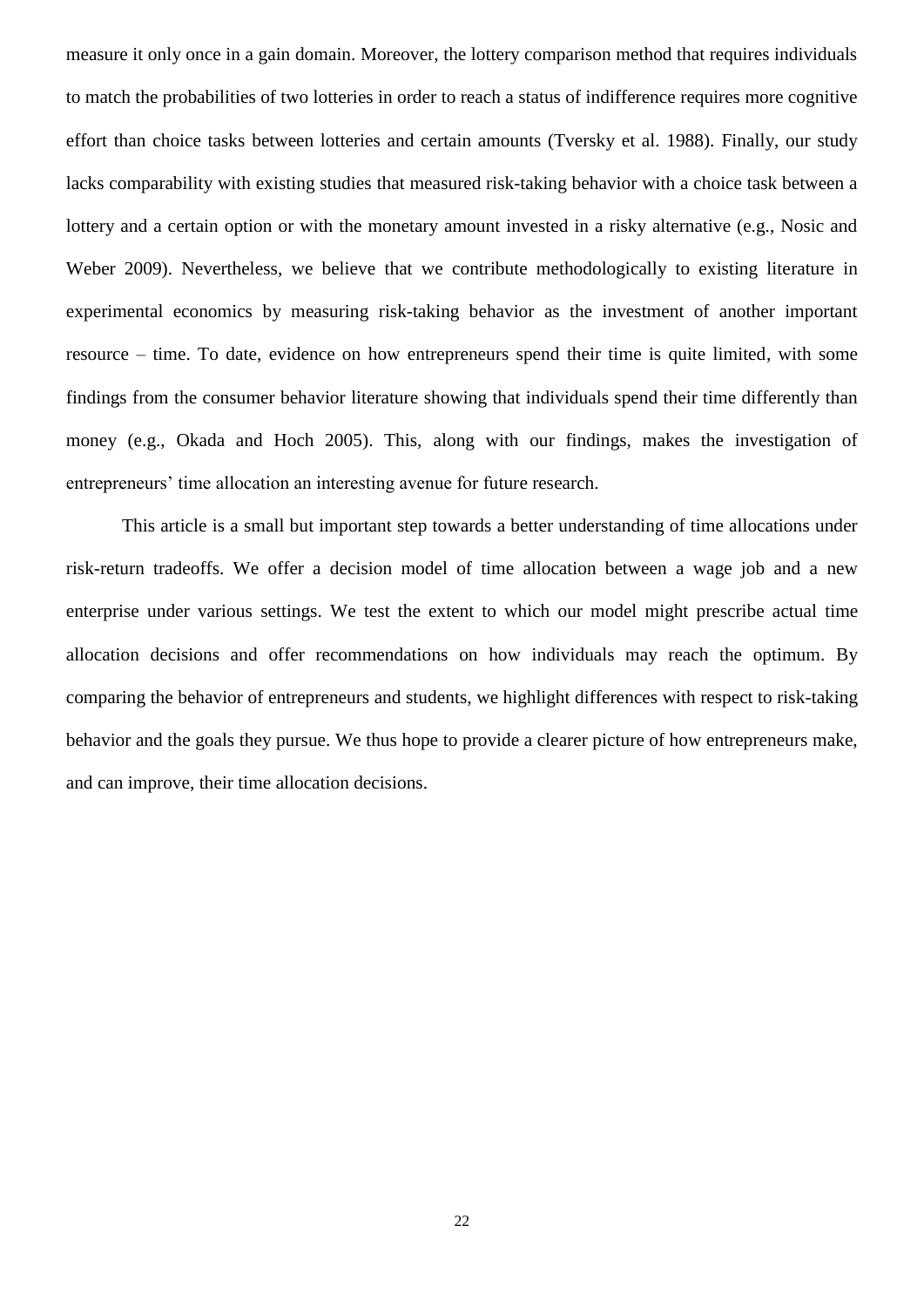## **Appendix**

*Calculating risk propensity from a lottery comparison*. The decision situation used for our lottery comparison is available upon request to the first author. We extract  $\alpha$  by assuming rational individuals in the sense of Hammond (1998), whose system of axioms contains conditions of ordering, independence, and continuity and represents the weakest requirements on rationality as compared to other methods. From his findings (Lemma 4.3), it is possible to derive a lottery comparison method for 2 lotteries

$$
L_{A} = \left[\widetilde{p}, Y_{\min} + a(Y_{\max} - Y_{\min}); 1 - \widetilde{p}, Y_{\min}\right] \text{ and } L_{B} = \left[p_{a}, Y_{\max}; 1 - p_{a}, Y_{\min}\right],
$$

where individuals must report a probability  $p_a$  for two given uncertain outcomes  $Y_{\text{min}} < Y_{\text{max}}$ , a given parameter  $a \in (0,1)$  and a probability  $\tilde{p}$  so that they are indifferent between lottery  $L_A$  and  $L_B$ . This indifference condition leads to

$$
\widetilde{p} \cdot u(Y_{\min} + a(Y_{\max} - Y_{\min})) + (1 - \widetilde{p}) \cdot u(Y_{\min}) = p_a \cdot u(Y_{\max}) + (1 - p_a) \cdot u(Y_{\min}),
$$

and for an exponential risk averse utility function  $u(y) = -e^{-\alpha y}$  one has to compute the (unique) solution  $\alpha$  $>0 \; \text{of} \; - \widetilde{p}\big(e^{-\alpha (Y_{\min}+a(Y_{\max}-Y_{\min}))}\big) - (p_{_a}-\widetilde{p})\big(e^{-\alpha Y_{\min}}\big) + \, p_{_a} \cdot \big(e^{-\alpha Y_{\max}}\big) = 0$ *a Y a*  $\tilde{p}(e^{-\alpha(Y_{\min} + a(Y_{\max} - Y_{\min}))}) - (p_a - \tilde{p})(e^{-\alpha Y_{\min}}) + p_a \cdot (e^{-\alpha Y_{\max}}) = 0$ . Compared to other forms of eliciting risk preferences such as certainty-equivalent-based methods, lottery comparisons possess an advantage (McCord and de Neufville 1986) in that no certainty effect is distorting findings since none of the alternatives included in the questionnaire is certain. Note that the certainty effect has already been demonstrated in Allais' (1953) paradox and has been treated in prospect theory (Kahneman and Tversky 1979).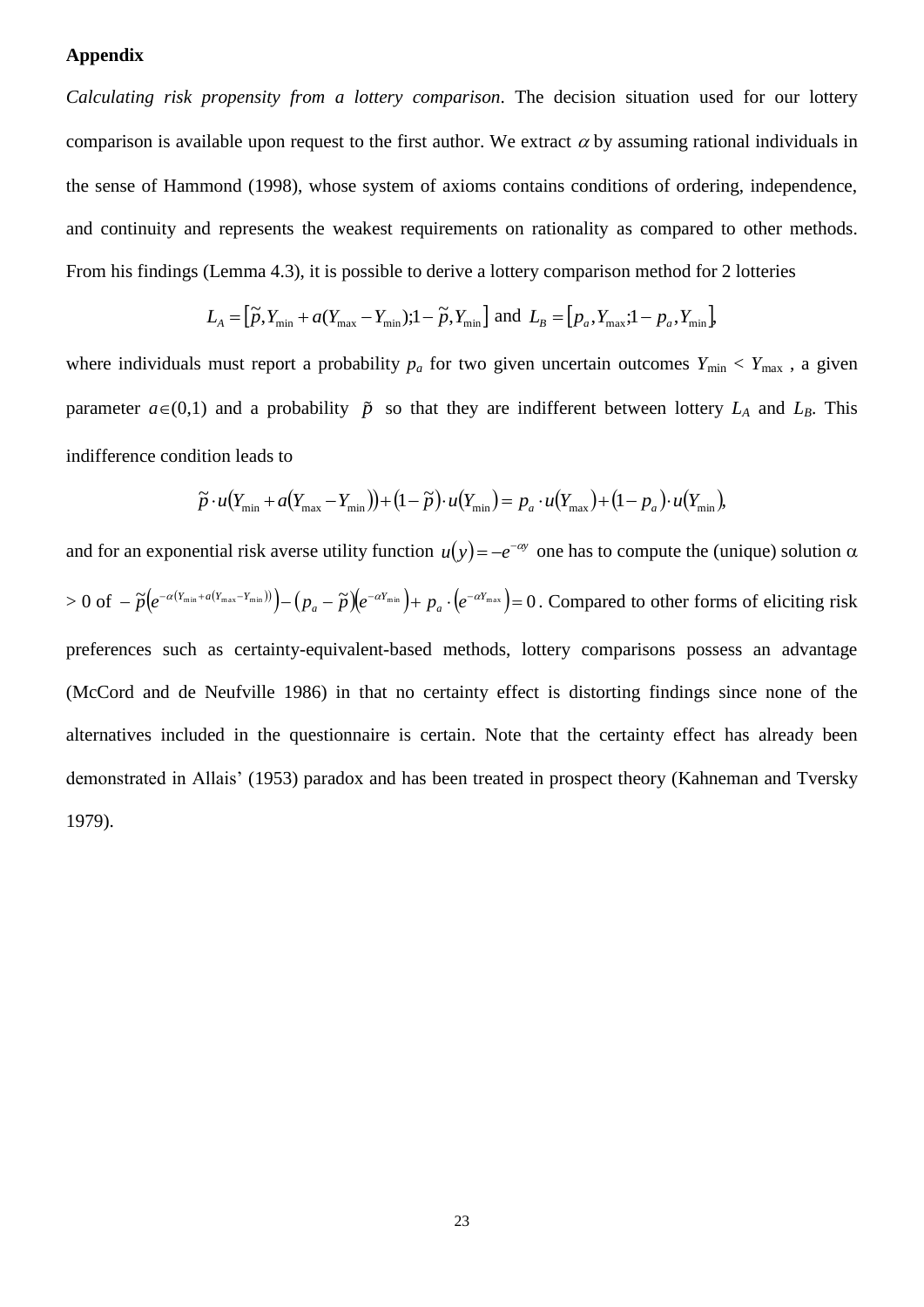|                                                                   |                                                                                                                                           | Stakes s                                   | 90.0                                            | 109.0 | 150.0          | 240.0 |  |  |  |  |
|-------------------------------------------------------------------|-------------------------------------------------------------------------------------------------------------------------------------------|--------------------------------------------|-------------------------------------------------|-------|----------------|-------|--|--|--|--|
|                                                                   | $h^* = \frac{sf_2 - w}{\alpha s^2 \sigma^2 g_2^2} - \frac{g_1}{g_2} \in (\varepsilon, \tau)$                                              |                                            | Optimal number of hours in the enterprise $h^*$ |       |                |       |  |  |  |  |
| Allocating <i>more</i>                                            | and<br>$\partial h^* / \partial \tau = 0$<br>$\partial h^* / \partial w < 0$                                                              | Very risk averse<br>$\alpha = 0.0009012$   |                                                 | 1.6   | $\overline{2}$ | 1.6   |  |  |  |  |
| <i>hours</i> to the<br>enterprise yields<br>more risk $(g_2 > 0)$ |                                                                                                                                           | Medium risk averse<br>$\alpha = 0.0004249$ | 2.6                                             | 4.5   | 5.4            | 4.5   |  |  |  |  |
|                                                                   | $\partial h^* / \partial s \begin{cases} > 0 & \text{if } s < 2w/f_2 \\ < 0 & \text{if } s > 2w/f_2 \end{cases}$                          | Less risk averse<br>$\alpha = 0.0003034$   | $\overline{4}$                                  | 6.7   | 8              | 6.7   |  |  |  |  |
|                                                                   |                                                                                                                                           | Stakes s                                   | 54.7                                            | 59.3  | 73.5           | 80.0  |  |  |  |  |
|                                                                   |                                                                                                                                           |                                            | Optimal number of hours in the enterprise $h^*$ |       |                |       |  |  |  |  |
| Allocating more<br>hours to the                                   | $h^* = \frac{sf_2 - w}{\alpha s^2 \sigma^2 g_2^2} - \frac{g_1}{g_2} \in (\varepsilon, \tau)$<br>and<br>$\partial h^* / \partial \tau = 0$ | Very risk averse<br>$\alpha = 0.0009012$   | 7.6                                             | 8.5   | 10             | 10    |  |  |  |  |
| enterprise yields<br>less risk $(g_2 < 0)$                        |                                                                                                                                           | Medium risk averse<br>$\alpha = 0.0004249$ | 4.5                                             | 6.5   | 10             | 10    |  |  |  |  |
|                                                                   | $\partial h^* / \partial w < 0$<br>$\partial h^* / \partial s > 0$                                                                        | Less risk averse<br>$\alpha = 0.0003034$   | 2.2                                             | 5     | 10             | 10    |  |  |  |  |

# **Table A1: Normative prescriptions summary (risk-averse individuals)**†

† Because only a few respondents exhibited risk-prone or risk-neutral behavior, our analysis focuses on risk-averse individuals.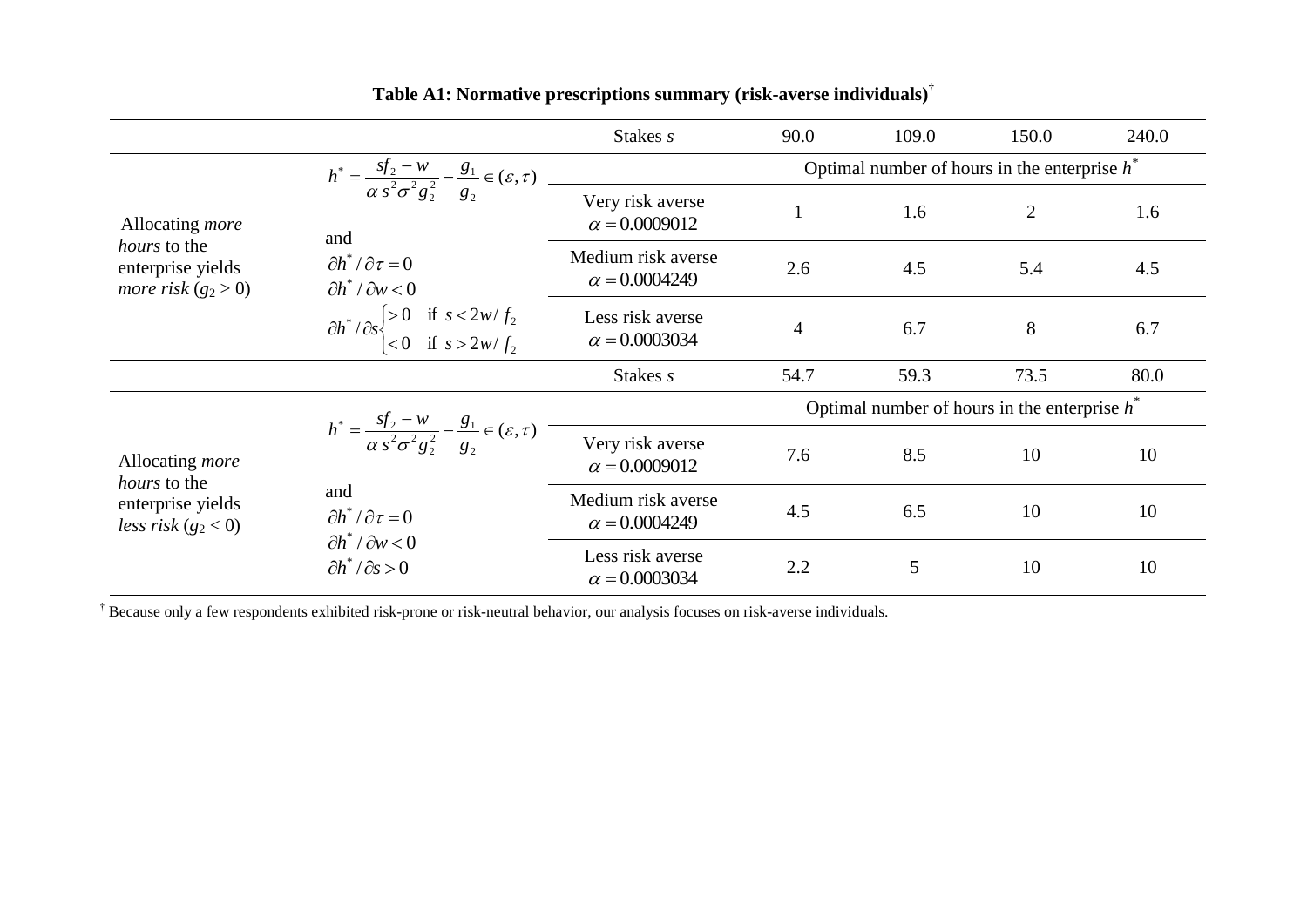| Table A2: Example of a return table where more hours in the enterprise lead to more risk, stakes $s = 109$ |
|------------------------------------------------------------------------------------------------------------|
|                                                                                                            |

| <b>Return in talers</b> |                                                                      |        |                                  |                                                                             | Probability distribution of total return |                                 |                                                      |                                                              |                                                                 |                                                                 |                                                                 |                                                                   |                                                         |                                                             |                                                           |                                                            |                                                        |                                                       |
|-------------------------|----------------------------------------------------------------------|--------|----------------------------------|-----------------------------------------------------------------------------|------------------------------------------|---------------------------------|------------------------------------------------------|--------------------------------------------------------------|-----------------------------------------------------------------|-----------------------------------------------------------------|-----------------------------------------------------------------|-------------------------------------------------------------------|---------------------------------------------------------|-------------------------------------------------------------|-----------------------------------------------------------|------------------------------------------------------------|--------------------------------------------------------|-------------------------------------------------------|
| the<br>venture          | Hours in Mean total return<br>$=$ wage $+$ mean<br>enterprise return | Wage   | Expected<br>enterprise<br>return | Variation of<br>expected<br>enterprise<br>return<br>(standard<br>deviation) | Maximum total<br>loss in talers          | Maximum total<br>gain in talers | $%$ , for<br>return<br>being<br>exactly<br>max. loss | %, for return<br>being<br>between<br>max. loss and<br>$-800$ | $%$ , for<br>return<br>being<br>between<br>$-800$ and<br>$-600$ | $%$ , for<br>return<br>being<br>between<br>$-600$ and<br>$-400$ | $%$ , for<br>return<br>being<br>between<br>$-400$ and<br>$-200$ | $%$ , for<br>return<br>being<br>between<br>$-200$ and<br>$\bf{0}$ | $%$ , for<br>return<br>being<br>between<br>0 and<br>200 | $%$ , for<br>return<br>being<br>between<br>$200$ and<br>400 | $%$ , for<br>return<br>being<br>between<br>400 and<br>600 | $\%$ , for<br>return<br>being<br>between<br>600 and<br>800 | %, for return<br>being between<br>800 and<br>max. gain | $\%$ , for<br>return<br>being<br>exactly<br>max. gain |
|                         | 319.05                                                               | 270.00 | 49.05                            | 152.60                                                                      | $-138.75$                                | 776.85                          | $0.1\%$                                              | 0.0%                                                         | $0.0\%$                                                         | $0.0\%$                                                         | $0.0\%$                                                         | $1.8\%$                                                           | 19.9%                                                   | 48.4%                                                       | 26.5%                                                     | 3.2%                                                       | $0.0\%$                                                | $0.1\%$                                               |
| $\overline{2}$          | 332.65                                                               | 240.00 | 92.65                            | 228.90                                                                      | $-354.05$                                | 1019.35                         | $0.1\%$                                              | $0.0\%$                                                      | $0.0\%$                                                         | 0.1%                                                            | $0.9\%$                                                         | 6.3%                                                              | 20.8%                                                   | 33.5%                                                       | 26.3%                                                     | $10.1\%$                                                   | $1.9\%$                                                | $0.1\%$                                               |
| 3.                      | 346.25                                                               | 210.00 | 136.25                           | 305.20                                                                      | $-569.35$                                | 1261.85                         | $0.1\%$                                              | $0.0\%$                                                      | $0.1\%$                                                         | 0.6%                                                            | 3.0%                                                            | 9.2%                                                              | 18.8%                                                   | 25.4%                                                       | 22.7%                                                     | $13.4\%$                                                   | 6.7%                                                   | $0.1\%$                                               |
| 4                       | 359.85                                                               | 180.00 | 179.85                           | 381.50                                                                      | $-784.65$                                | 1504.35                         | $0.1\%$                                              | $0.0\%$                                                      | 0.5%                                                            | 1.7%                                                            | 4.8%                                                            | 10.2%                                                             | 16.5%                                                   | 20.4%                                                       | 19.4%                                                     | 14.0%                                                      | 12.3%                                                  | $0.1\%$                                               |
| 5.                      | 373.45                                                               | 150.00 | 223.45                           | 457.80                                                                      | -999.95                                  | 1746.85                         | $0.1\%$                                              | 0.4%                                                         | 1.2%                                                            | 2.9%                                                            | $6.0\%$                                                         | 10.2%                                                             | 14.5%                                                   | 17.1%                                                       | 16.7%                                                     | 13.5%                                                      | 17.4%                                                  | $0.1\%$                                               |
| 6                       | 387.05                                                               | 120.00 | 267.05                           | 534.10                                                                      | $-1215.25$                               | 1989.35                         | $0.1\%$                                              | 1.2%                                                         | $1.9\%$                                                         | 3.8%                                                            | $6.6\%$                                                         | 9.8%                                                              | 12.9%                                                   | 14.7%                                                       | 14.5%                                                     | 12.5%                                                      | 21.8%                                                  | $0.1\%$                                               |
|                         | 400.65                                                               | 90.00  | 310.65                           | 610.40                                                                      | $-1430.55$                               | 2231.85                         | $0.1\%$                                              | 2.3%                                                         | 2.6%                                                            | 4.4%                                                            | $6.8\%$                                                         | 9.3%                                                              | 11.5%                                                   | 12.8%                                                       | 12.8%                                                     | 11.6%                                                      | 25.5%                                                  | $0.1\%$                                               |
| 8                       | 414.25                                                               | 60.00  | 354.25                           | 686.70                                                                      | $-1645.85$                               | 2474.35                         | $0.1\%$                                              | 3.7%                                                         | 3.1%                                                            | 4.8%                                                            | $6.8\%$                                                         | 8.8%                                                              | $10.4\%$                                                | 11.4%                                                       | 11.5%                                                     | $10.6\%$                                                   | 28.6%                                                  | $0.1\%$                                               |
| $\mathbf Q$             | 427.85                                                               | 30.00  | 397.85                           | 763.00                                                                      | $-1861.15$                               | 2716.85                         | $0.1\%$                                              | 5.2%                                                         | 3.5%                                                            | 5.0%                                                            | 6.6%                                                            | 8.2%                                                              | 9.5%                                                    | 10.3%                                                       | 10.4%                                                     | 9.8%                                                       | 31.2%                                                  | $0.1\%$                                               |
| 10                      | 441.45                                                               | 0.00   | 441.45                           | 839.30                                                                      | $-2076.45$                               | 2959.35                         | $0.1\%$                                              | $6.8\%$                                                      | 3.8%                                                            | 5.1%                                                            | 6.4%                                                            | 7.7%                                                              | 8.7%                                                    | 9.4%                                                        | 9.5%                                                      | 9.0%                                                       | 33.3%                                                  | $0.1\%$                                               |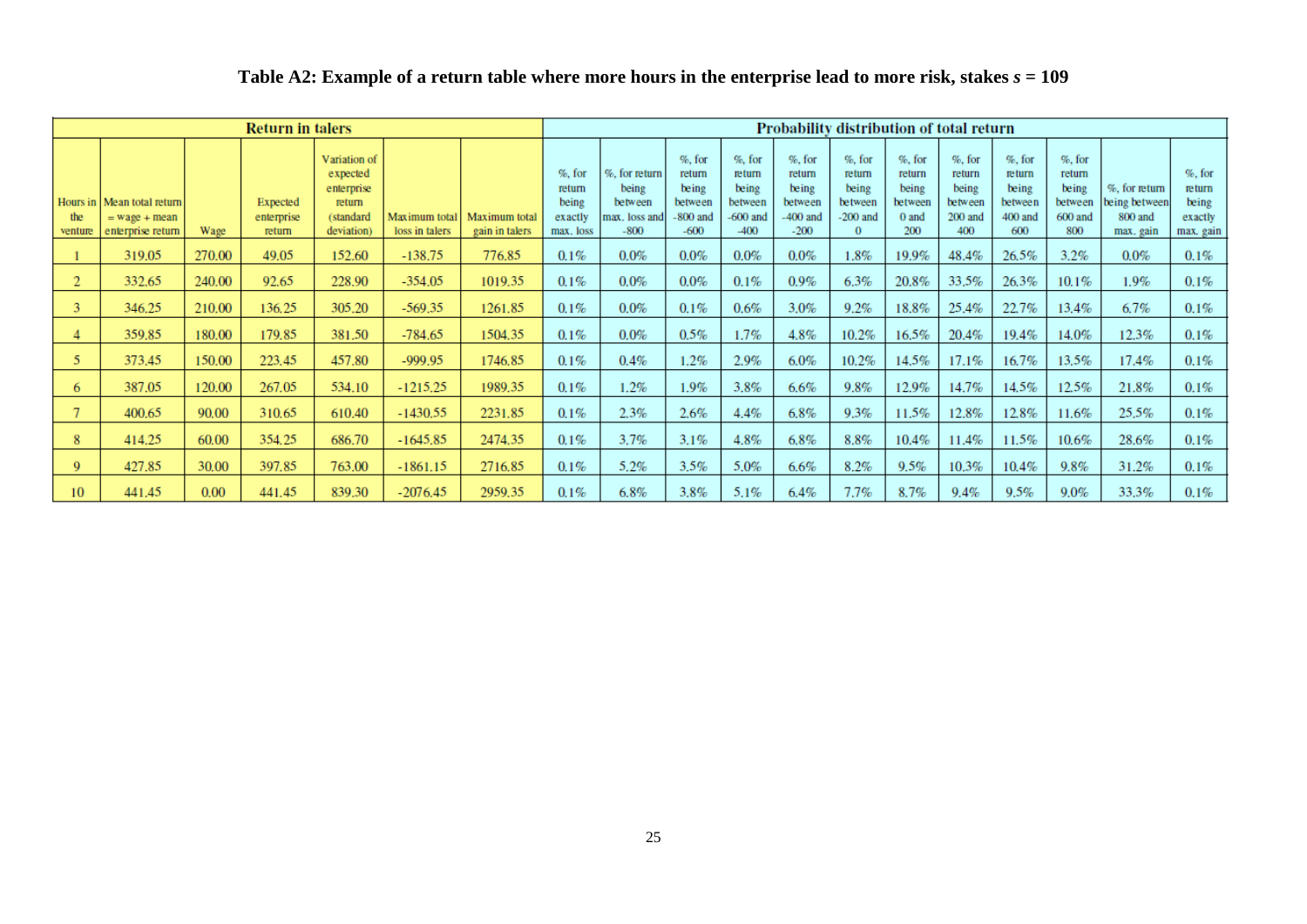#### **References**

- Ajayi-Obe, O., Parker, S.C. 2005. The changing nature of work among self-employed in the 1990s: Evidence in Britain. *Journal of Labor Research* 26(3), 501-517.
- Allais, M. 1953. Le comportement de l"homme rationnel devant le risque: Critique des postulats et axiome de l"école Américaine. *Econometrica* 21, 503-546.

Becker, G.S. 1965. A theory of the allocation of time. *Economic Journal* 75(299), 493-517.

- Begley, T.M., Boyd, D.P. 1987. Psychological characteristics associated with performance in entrepreneurial firms and smaller businesses. *Journal of Business Venturing* 2(1), 79-93.
- Block, J., Koellinger, P. 2009. I can't get no satisfaction: Necessity entrepreneurship and procedural utility. *Kyklos* 62(2), 191-209.
- Boulier, B.L. 1979. Supply decisions of self-employed professionals: The case of dentists. *Southern Economic Journal* 45(30), 892-902.
- Brockhaus, R.H. 1980. Risk taking propensity of entrepreneurs. *Academy of Management Journal* 23(3), 509-520.
- Burns, P. 1985. Experience and decision making: A comparison of students and businessmen in a simulated progressive auction. In: *Research in Experimental Economics*, Smith, V.L. (Ed.), 139-157, Greenwich: JAI Press.
- Busenitz, L.W., Barney, J.B. 1997. Differences between entrepreneurs and managers in large organizations: Biases and heuristics in strategic decision making. *Journal of Business Venturing* 12(1), 9-30.
- Caliendo, M., Fossen, F.M., Kritikos, A.S. 2009. Risk attitudes of nascent entrepreneurs new evidence from an experimentally validated survey. *Small Business Economics* 32, 153-167.
- Camerer, C., Babcock, L., Loewenstein, G., Thaler, R. 1997. Labor supply of New York City cabdrivers: One day at a time. *Quarterly Journal of Economics* 112(2), 407-441.
- Carrington, W.J., McCue, K., Pierce, B. 1996. The role of employer/employee interactions in labour market cycles: evidence from the self-employed. *Journal of Labour Economics* 14, 571-602.
- Collins, C.J., Hanges, P.J., Locke, E.A. 2004. The relationship of achievement motivation to entrepreneurial behavior: A meta-analysis. *Human Performance* 17(1), 95-117.
- Elston, J.A., Harrison, G.W., Rutstrom, E.E. 2006. Characterizing the entrepreneur using field experiments. *Working paper, University of Florida.*
- EIM. 2009. Starting entrepreneurs hold second job. Press release July 2009, EIM Business & Policy Research, Zoetermeer, The Netherlands.
- Fischbacher, U. 1999. z-Tree Zurich toolbox for readymade economic experiments experimenters manual. *Working paper 21, Institute for Empirical Research in Economics, University of Zurich*.
- Forlani, D., Mullins, J.M. 2000. Perceived risks and choices in entrepreneurs' new venture decisions. *Journal of Business Venturing* 15(4), 305-322.
- Freund, R. 1956. The introduction of risk into a programming model. *Econometrica* 24, 253-263.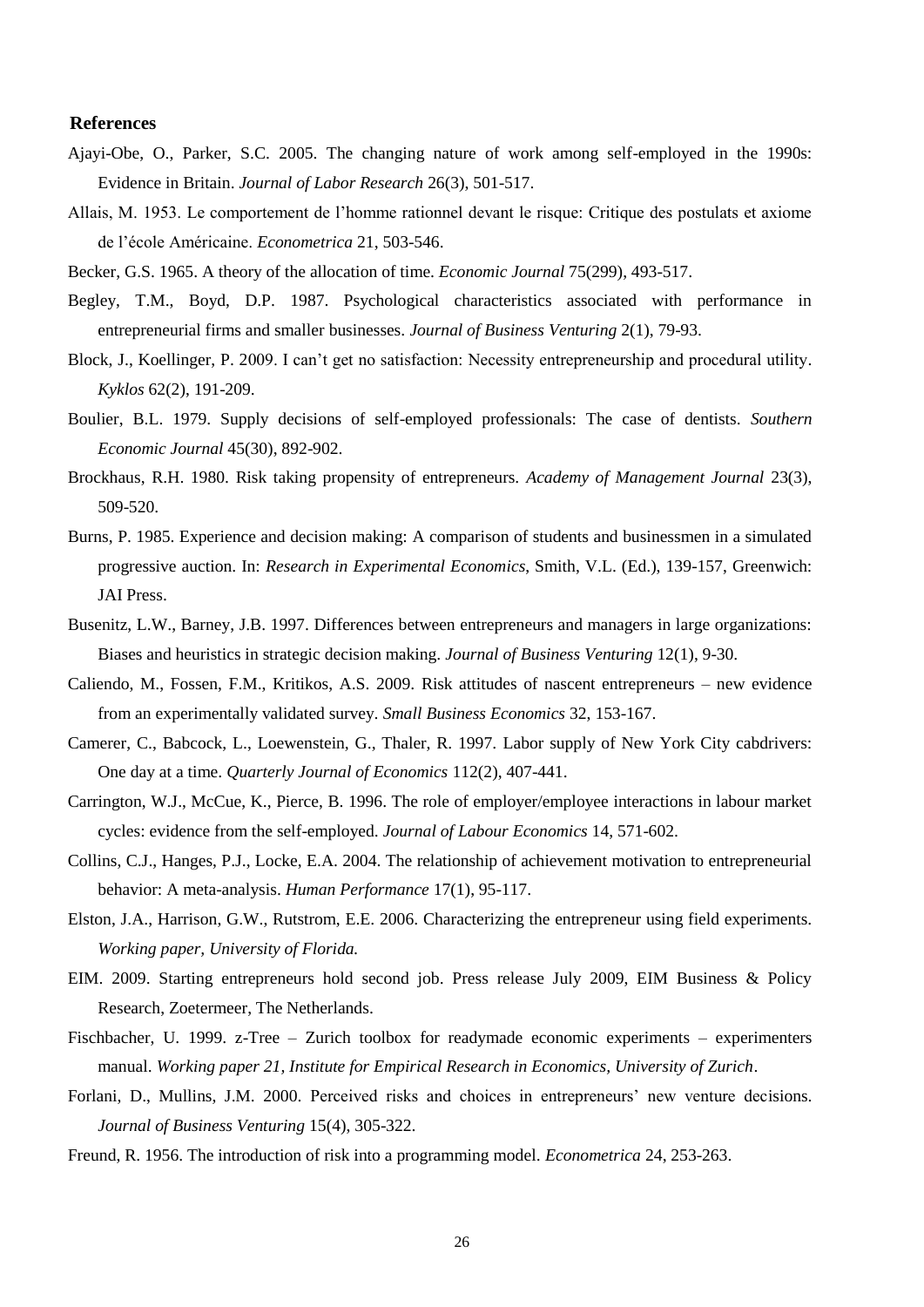- Gigerenzer, G., Todd, P.M. & ABC Research Group. 1999. Simple heuristics that make us smart. New York, NY: Oxford University Press.
- Hammond, P.J. 1998. Objective expected utility. In: S. Barbera, P.J. Hammond, C. Seidl (Eds.). *Handbook of utility theory*, Vol. 1, 143-212, Boston, MA: Kluwer.
- Hamilton, B.H. 2000. Does entrepreneurship pay? An empirical analysis of the returns to self-employment. *Journal of Political Economy* 108(3), 604-631.
- Higgins, E.T. 1997. Beyond pleasure and pain. *American Psychologist* 52(12), 1280-1300.
- Hyytinen, A., Ruuskanen, O-K. 2007. Time use of the self-employed. *Kyklos* 60 (1), 105-122.
- Kahneman, D., Tversky, A. 1979. Prospect Theory: An analysis of decision under risk. *Econometrica* 47(2), 263-291.
- Kaish, S., Gilad, B., 1991. Characteristics of opportunities search of entrepreneurs versus executives: Sources, interests, general alertness. *Journal of Business Venturing* 6, 45-61.
- Knight, F.H. 1965. Risk, uncertainty, and profit. New York: Harper & Row.
- Krantz, D.H., Kunreuther, H.C. 2007. Goals and plans in decision making. *Judgment and Decision Making* 2(3), 137-168.
- Lévesque, M., MacCrimmon, K.R. 1997. On the interaction of time and money invested in new ventures. *Entrepreneurship Theory and Practice* 22(2), 89-110.
- Lévesque, M., Schade, C. 2005. Intuitive optimizing: experimental findings on time allocation decisions with newly formed ventures. *Journal of Business Venturing* 20, 313-342.
- Lin, Z., Picot, G., Compton, J. 2000. The entry and exit dynamics of self-employed in Canada. *Small Business Economics* 15(2), 105-122.
- McCord, M., de Neufville, R. 1986. Lottery equivalents: Reduction of the certainty effect problem in utility assessment. *Management Science* 32(1), 56-60.
- Moskowitz, T., Vissing-Jorgensen, A. 2002. The returns to entrepreneurial investment: A private equity premium puzzle? *American Economic Review* 92(4), 745-778.
- Norton, W.I., Moore, W.T. 2006. The influence of entrepreneurial risk assessment on venture launch or growth decisions. *Small Business Economics* 26(3), 215-226.
- Nosic, A., Weber, M. 2009. Changes of expectations and risk attitudes and their impact on risk taking behaviour, available at SSRN: [http://ssrn.com/abstract=1441273.](http://ssrn.com/abstract=1441273)
- Okada, E., Hoch, S. 2004. Spending time versus spending money. *Journal of Consumer Research* 31, 313- 323.
- Parker, S.C., Belghitar, Y., Barmby, T. 2005. Wage uncertainty and the supply of self-employed workers. *Economic Journal* 115, C190-C205.
- Parlich, L.E., Bagby, D.R. 1995. Using cognitive theory to explain entrepreneurial risk-taking: Challenging conventional wisdom. *Journal of Business Venturing* 10(6), 425-438.
- Sarasvathy, D.K., Simon, H.A., Lave, L. 1998. Perceiving and managing business risks: Differences between entrepreneurs and bankers. *Journal of Economic Behavior and Organization* 33(2), 207-225.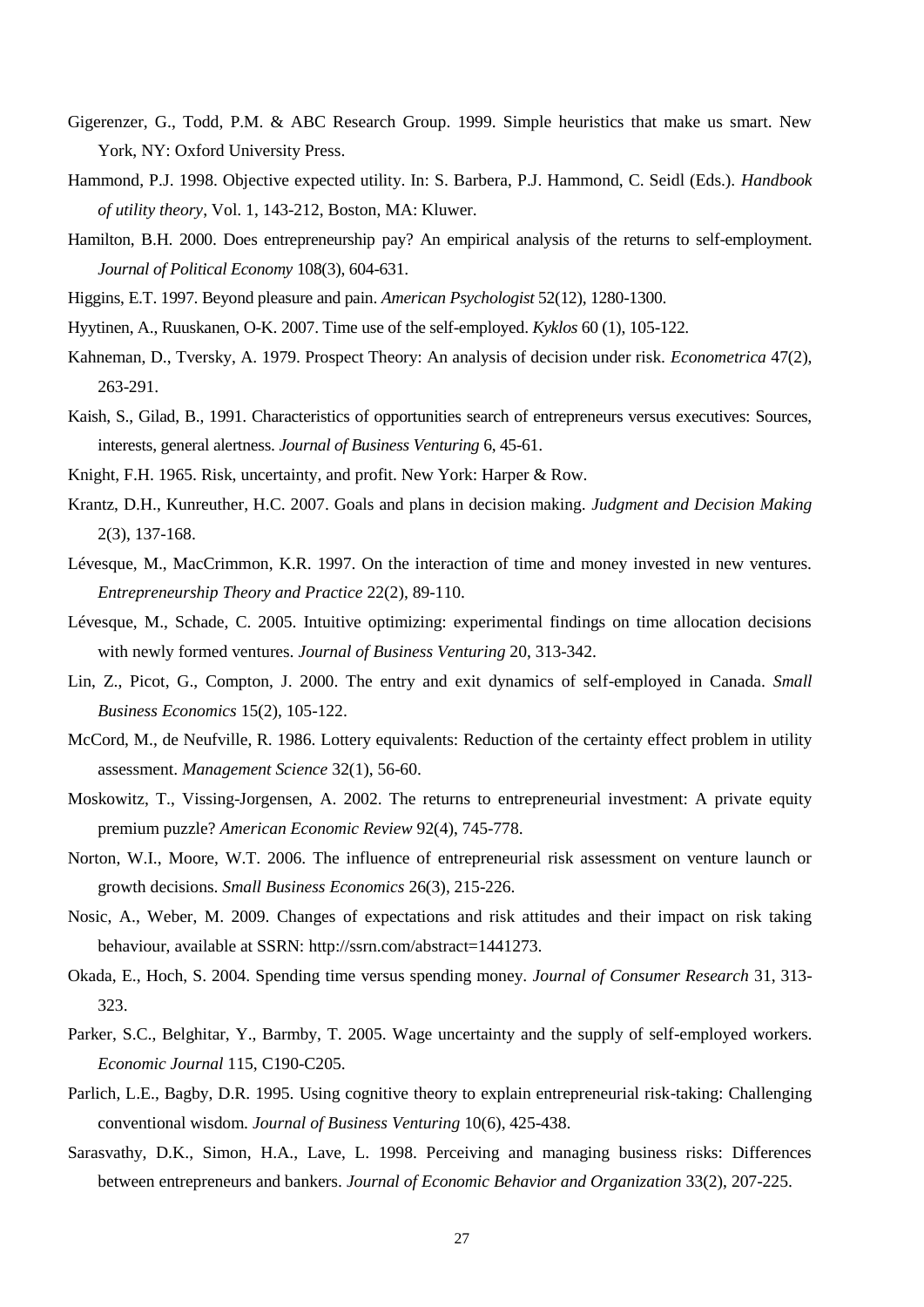- Sharpe, W.F. 1964. Capital asset prices: A theory of market equilibrium under conditions under risk. *Journal of Finance* 19(3), 425-442.
- Simon, M., Houghton, S.M., Aquino, K. 2000. Cognitive biases, risk perception, and venture formation: How individuals decide to start companies. *Journal of Business Venturing* 15(2), 113-134.
- Smith, V.L. 1976. Experimental economics: Induced value theory. *American Economic Review* 66(2), 274- 279.
- Stewart, W.H., Roth, P.L. 2001. Risk propensity differences between entrepreneurs and managers: A metaanalytic review. *Journal of Applied Psychology* 86(1), 145-153.
- Timmons, J.A., Spinelli, S. 2004. New venture creation: entrepreneurship for the 21st century. McGraw-Hill/Irwin: New York.
- Tversky, A., Kahneman, D. 1992. Advances in Prospect Theory: Cumulative representation of uncertainty. *Journal of Risk and Uncertainty* 5, 297-323.
- Tversky, A., Sattah, S., Slovic, P. 1988. Contingent weighting in judgment and choice. *Psychological Review* 95, 371-384.
- Wales, T.J. 1973. Estimation of a labor supply curve for self-employed business proprietors. *International Economic Review* 14, 69-80.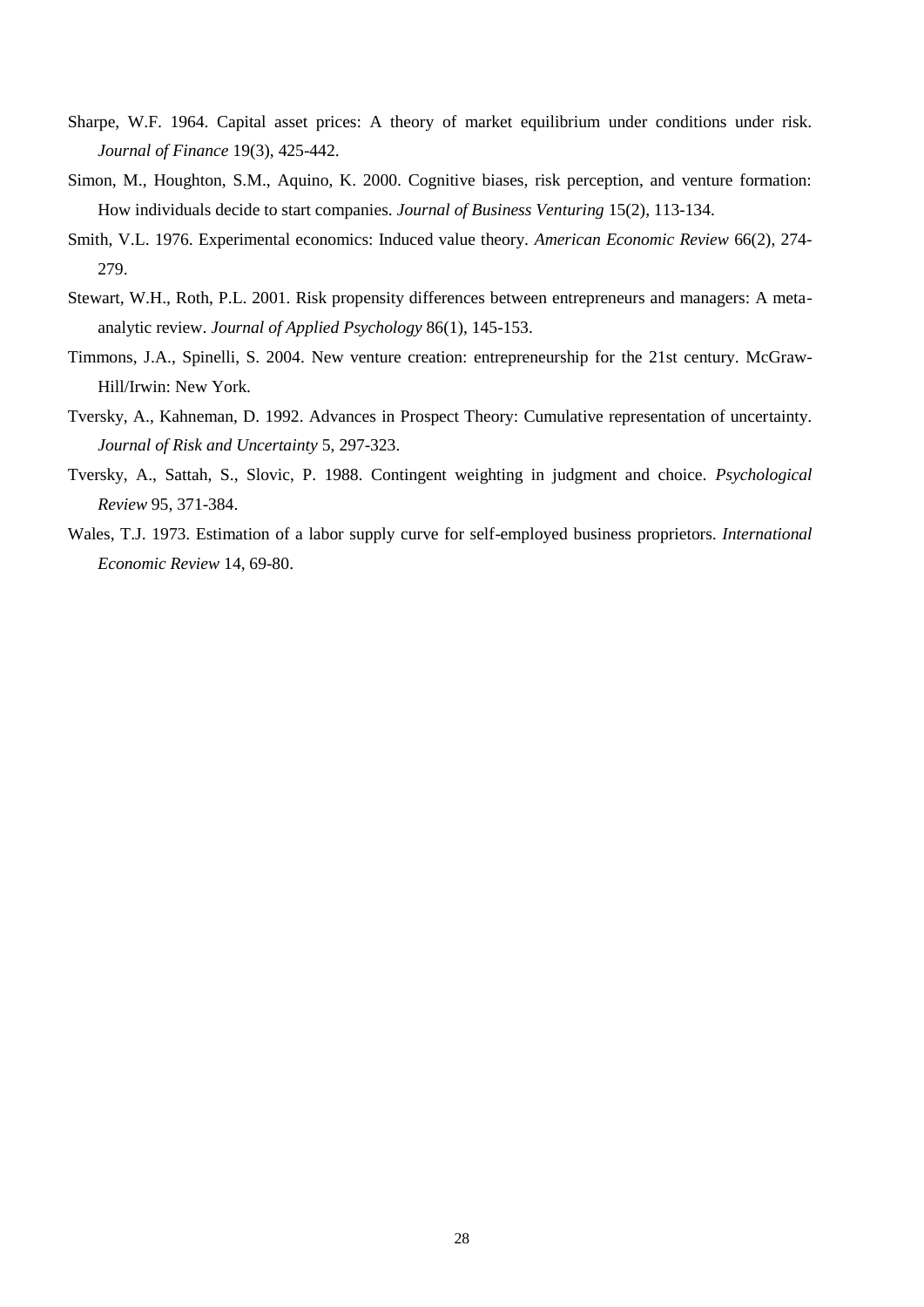# **Table 1: Panel Tobit regressions**†

 $(*** p < 0.01, ** p < 0.05, * p < 0.10)$ 

| Model                                |                   | $\overline{2}$   | 3                        | 4              | $\overline{5}$  | 6               | $\overline{7}$           | 8               |  |  |  |
|--------------------------------------|-------------------|------------------|--------------------------|----------------|-----------------|-----------------|--------------------------|-----------------|--|--|--|
| Risk                                 | increasing        | increasing       | increasing               | increasing     | decreasing      | decreasing      | decreasing               | decreasing      |  |  |  |
| Dependent<br>variable                | h                 | h                | $ h-h^* $                | $ h-h^* $      | h               | h               | $ h-h^* $                | $ h-h^* $       |  |  |  |
| Independent variables                |                   |                  |                          |                |                 |                 |                          |                 |  |  |  |
| $h^{\circ}$                          | .13(.10)          | $.12(.06)*$      | $\overline{\phantom{a}}$ |                | $-.06(.10)$     | $-.02(.09)$     | $\overline{\phantom{a}}$ |                 |  |  |  |
| <b>Stakes</b>                        | .14(0.26)         | .21(.22)         | .10(.19)                 | .09(0.19)      | .49 (.33)       | .38(.31)        | $-.45(.23)**$            | $-.44(.23)*$    |  |  |  |
| Entrepreneur                         | $2.07(1.17)^*$    | $4.23(1.77)$ **  | .52(.82)                 | 1.00(1.61)     | $-0.76(1.08)$   | 2.91(1.97)      | .06(.93)                 | 1.59(1.77)      |  |  |  |
| Entrepreneur x<br><b>Stake</b>       | $-.32(.39)$       | $-.53(.32)*$     | .06(.28)                 | .04(.28)       | $-.27(.37)$     | .18(.34)        | .02(.33)                 | .02(.33)        |  |  |  |
| Avoiding losses                      |                   | $.83(.26)$ ***   |                          | $-.08(.24)$    |                 | $-.04(.32)$     |                          | .27(.29)        |  |  |  |
| Striving for gains                   |                   | $-.36(.28)$      |                          | .38(.26)       |                 | $1.02(.30)$ *** |                          | .30(.27)        |  |  |  |
| Entrepreneur x<br>avoiding losses    |                   | .59(.39)         |                          | .36(.33)       |                 | $-.95(.44)$ **  |                          | $-16(0.40)$     |  |  |  |
| Entrepreneur x<br>striving for gains |                   | $-1.49(.39)$ *** |                          | $-.55(.36)$    |                 | $-.54(.44)$     |                          | $-.46(.39)$     |  |  |  |
| Constant                             | $4.44 (0.91)$ *** | $3.26(1.27)$ **  | $2.90(.56)$ ***          | $2.17(1.18)$ * | $6.06(.75)$ *** | $3.30(1.40)$ ** | $4.23(.63)$ ***          | $2.84(1.24)$ ** |  |  |  |
| Groups (Obs)                         | 54 (216)          | 54 (216)         | 54 (216)                 | 54 (216)       | 54 (216)        | 54 (216)        | 54 (216)                 | 54 (216)        |  |  |  |
| LL                                   | $-490.46$         | $-437.51$        | $-480.15$                | $-476.89$      | $-486.31$       | $-469.79$       | $-485.55$                | $-484.27$       |  |  |  |
| Prob>Chi2                            | .23               | .00              | .36                      | .19            | $.10\,$         | .00             | .07                      | .20             |  |  |  |

<sup>†</sup> *Entrepreneur* is a dummy variable (1 = entrepreneur, 0 = student), *Avoiding losses* is a 5 point Likert scale (I generally want to avoid losses. 1-I strongly agree, …, 5- I do not agree), *Striving for gains* is a 5 point Likert scale (I generally strive for large chances for high gains. 1-I strongly agree, …, 5- I do not agree).